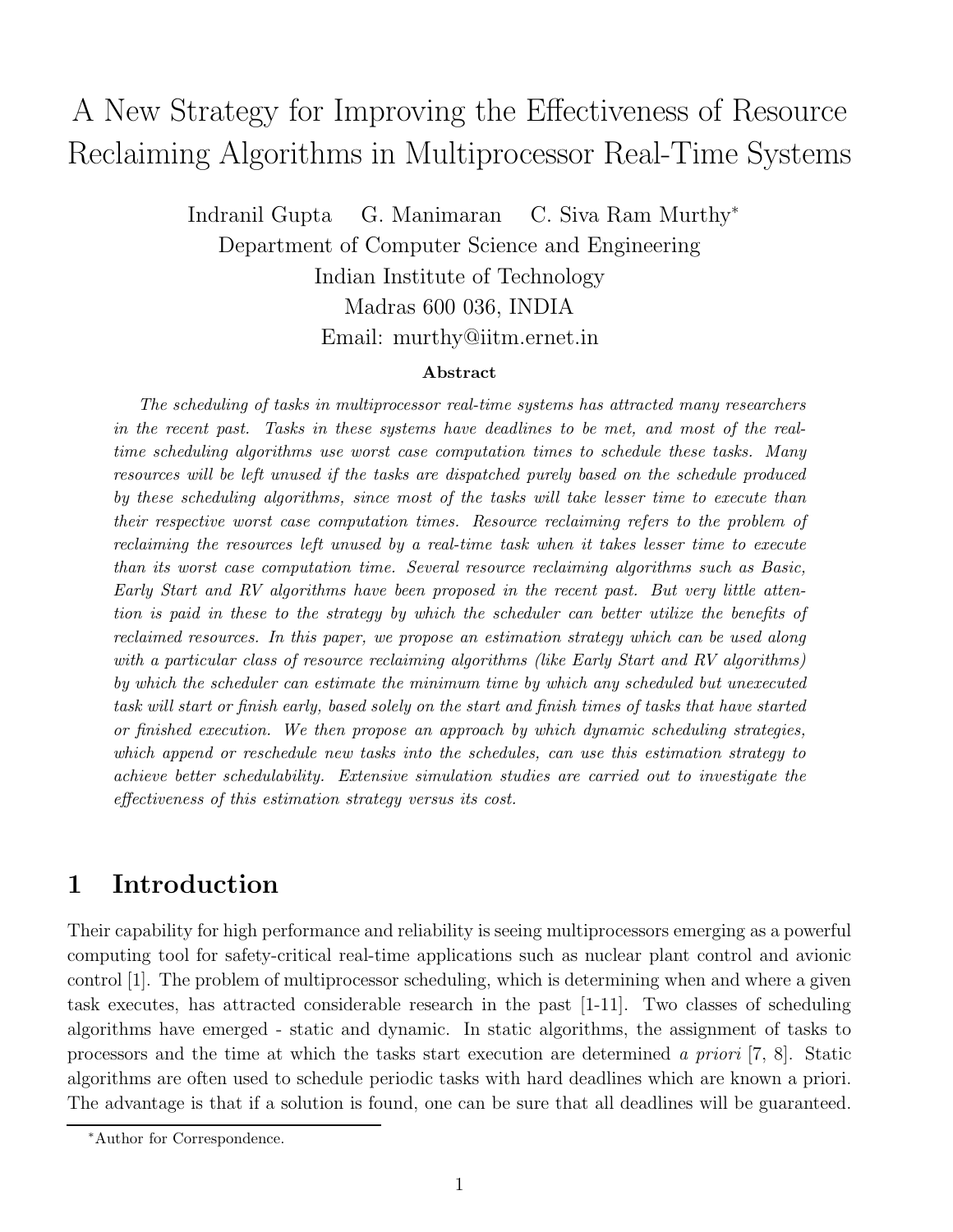

Figure 1: System Model

However, this approach is not applicable to aperiodic tasks whose arrival times and deadlines are not known a priori. Scheduling such tasks in a multiprocessor real-time system requires dynamic scheduling algorithms. In dynamic scheduling, when new tasks arrive, the scheduler dynamically determines the feasibility of scheduling these new tasks without jeopardizing the guarantees that have been provided for the previously scheduled tasks [9-11].

In general, for predictable execution which is essential in a real-time system, schedulability analysis must be done before tasks' start execution. For schedulability analysis, tasks' worst case computation times must be taken into account. A feasible schedule is generated if the timing, precedence, and resource constraints of all the tasks can be satisfied, i.e., if the schedulability analysis is successful. Tasks are dispatched according to this feasible schedule.

Dynamic scheduling algorithms can be either distributed or centralized. In a distributed dynamic scheduling scheme, tasks arrive independently at each processor. The local scheduler at the processor determines whether or not it can satisfy the constraints of the incoming task. If so, the task is accepted, otherwise the local scheduler tries to find another processor to accept the task. In a centralized scheme, all the tasks arrive at a central processor called the *scheduler*, from where they are distributed to other processors in the system for execution. In this paper, we will assume a centralized scheduling scheme. The communication between the scheduler and the processors is through dispatch queues (DQs). Each processor has its own dispatch queue. This organization, shown in Fig 1, ensures that the processors always find some tasks in the dispatch queues when they finish the execution of their current tasks. The scheduler runs in parallel with the processors, scheduling the newly arriving tasks, and periodically updating the dispatch queues. The scheduler has to ensure that the dispatch queues are always filled to their minimum capacity (if there are tasks left with it) for this parallel operation. This minimum capacity depends on the worst case time required by the scheduler to reschedule its tasks upon the arrival of a new task [12, 13]. The schedule constructed by the scheduler is assumed to be stored in a set of schedule queues (or SQs, one queue per processor), presumably in the scheduler's memory itself. The dispatch queues are updated by the scheduler from these schedule queues just before the invocation of the scheduling algorithm or when they become empty so that the processors can execute tasks in parallel with the scheduler's running.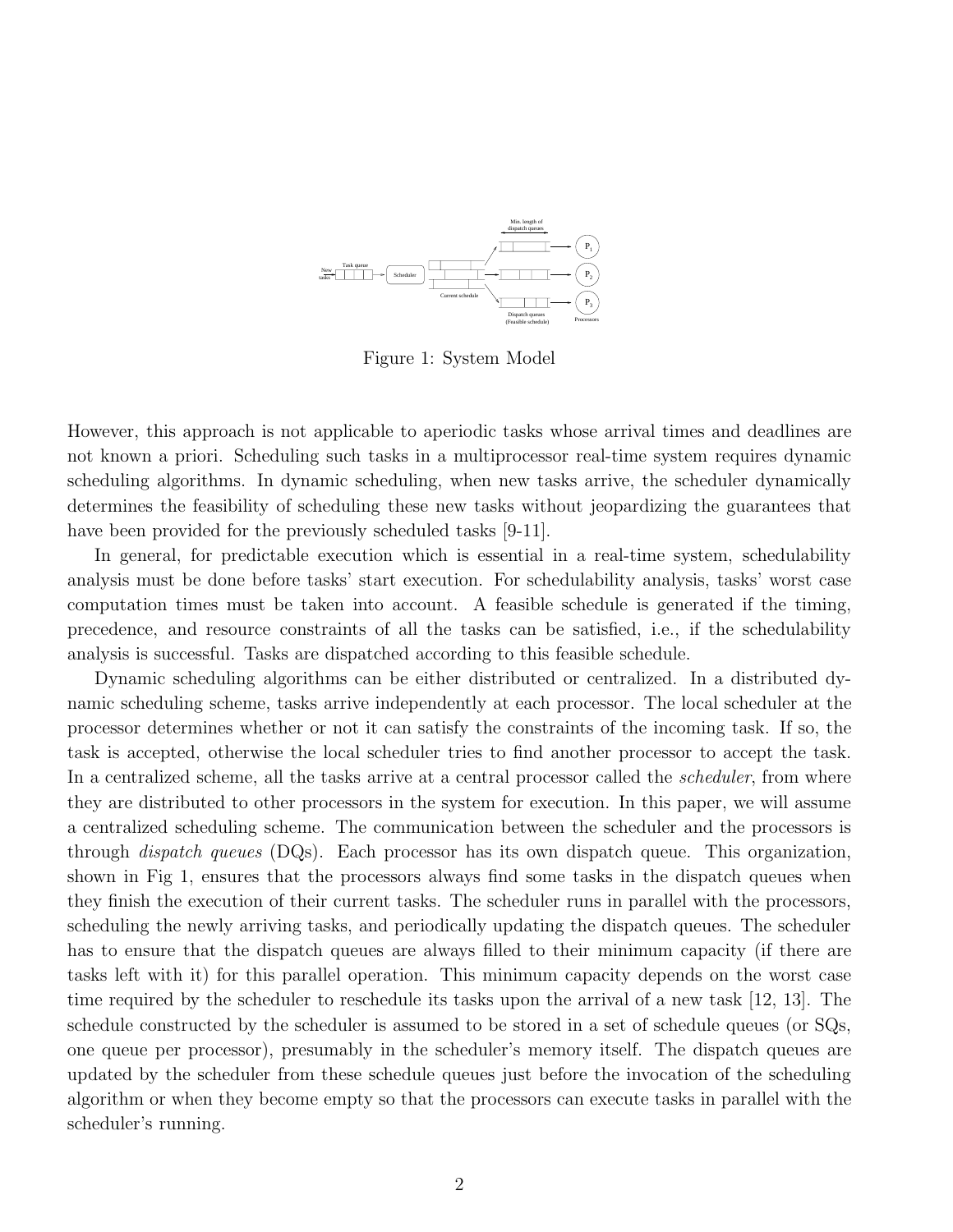The worst case computation times, deadlines, and the constraints of the tasks are taken into account by the scheduler to arrive at a feasible schedule [14]. However, at run time, the actual time taken by a task to execute may be smaller than its worst case computation time because of data-dependent loops and conditional statements. Moreover, task deletion could take place when extra tasks are initially scheduled to account for fault tolerance. When no faults occur, there is no necessity for these temporally redundant tasks to be executed and hence they can be deleted. Hence, executing the tasks strictly based on the starting times specified in the feasible schedule leads to a lot of resources remaining unused. *Resource reclaiming* is required to utilize the resources<sup>1</sup> left unused by a task when it executes less than its worst case computation time, or when a task is deleted from the current schedule.

## **1.1 Motivation and Objectives**

Any resource reclaiming algorithm should possess the properties of correctness, bounded complexity, and effectiveness [13]. The *correctness* condition ensures that there are no *run-time anomalies*. Runtime anomalies are said to occur when a task that is scheduled to meet its deadline in the feasible schedule misses the deadline during actual execution. The *bounded complexity* requirement states that the cost of resource reclaiming should be independent of the number of tasks in the schedule, so that it can be incorporated into the worst case computation times of the tasks. *Effectiveness* of a resource reclaiming algorithm aims at improving the *quarantee ratio*, which is defined as the ratio of the number of tasks guaranteed to the number of tasks arrived. The larger the amount of resource reclaimed by the reclaiming algorithm, the better will be the guarantee ratio (or schedulability of the system).

The earliest work [13] considered resource reclaiming in multiprocessor real-time systems with independent tasks having resource constraints. Two algorithms, *Basic reclaiming* and *Early Start* were proposed. [12] presents the RV algorithm which extends the task model presented in [13] to include precedence constraints among tasks. The resource reclaiming algorithm is run at the end of a task's execution. All these algorithms satisfy the bounded complexity requirement. It has also been shown that the RV algorithm reclaims more resources than the Early Start and Basic reclaiming algorithms, in that order.

To realize the full use of reclaiming in increasing the schedulability in a dynamic system, the processors should report the reclaimed resource time to the scheduler. The scheduler should be able to utilize this time efficiently in achieving a higher schedulability. One approach is to use the holes (idle processor time intervals in the schedule) created due to reclaiming by immediately scheduling new tasks into them. However, this involves considerable processor-scheduler communication overhead and it may not always be possible to find tasks to fill these holes. Another approach reported in [13] makes sure that the resource time reclaimed simultaneously on all the processors is used by the scheduler. However, such an occurrence is rare. Also, we can intuitively say that this approach is a rather pessimistic way of estimation. The paper on the RV algorithm [12] makes no mention about how processors running the RV algorithm can report reclaimed time to the scheduler. Thus the gain from the reclaiming algorithms is mostly realized only when the last scheduled task (of a task set) on a processor actually finishes execution, and the time reclaimed so far is reported to the scheduler.

In this paper, we present a simple approach to *estimate* the minimum time by which unexecuted

<sup>1</sup>resource refers to processor and other system resources.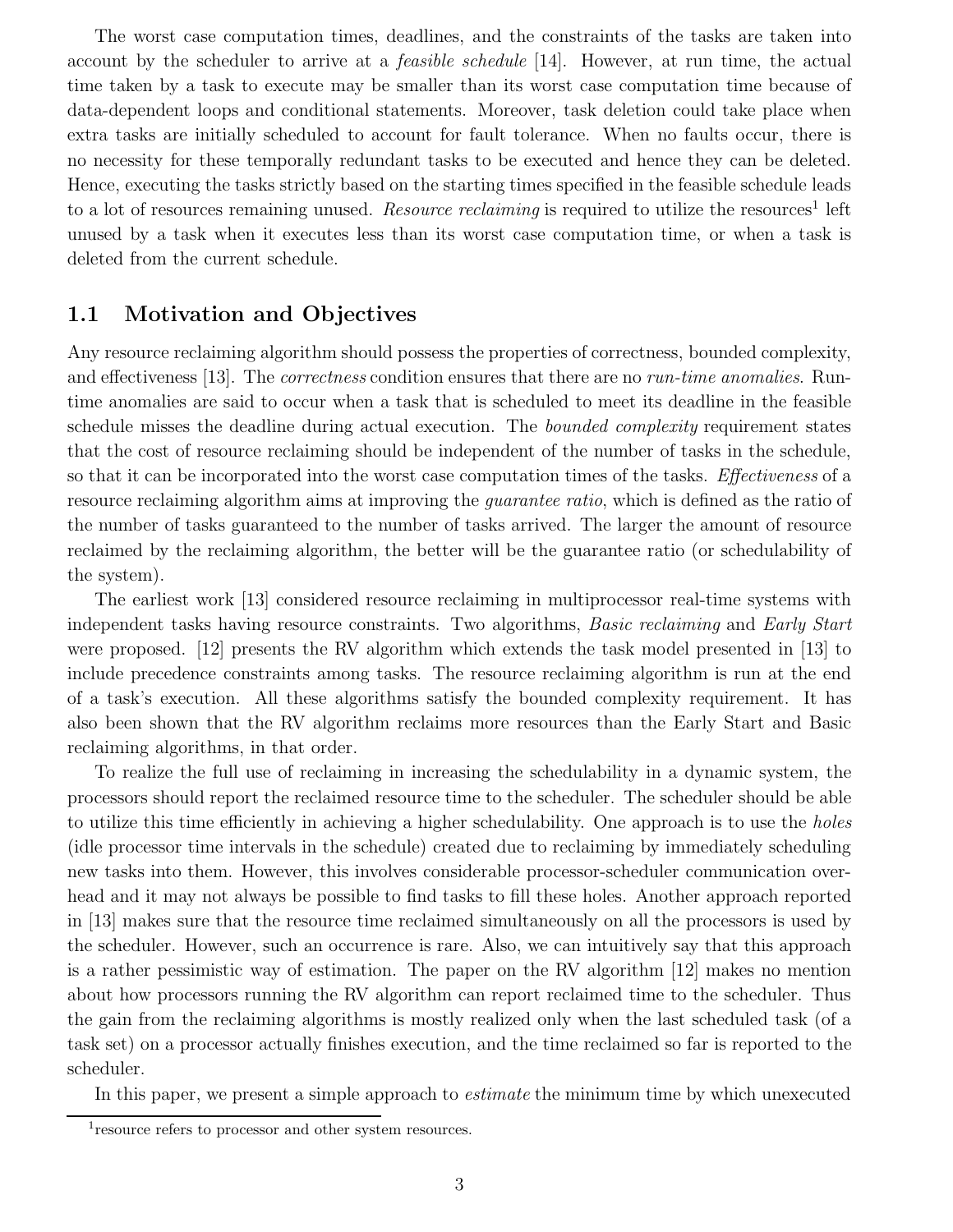events i.e., task start and finish, in a schedule will occur earlier than their scheduled times based on the time reclaimed on different processors in the executed schedule until that time. This strategy will be seen to be superior to that in [13]. This strategy can be used with either the Early Start or RV algorithms. Through this strategy, the scheduler will be able to predict the early finish of tasks much earlier even before these tasks have been started. The second objective of this paper is to develop an algorithmic approach by which a class of dynamic scheduling algorithms namely, those which append their schedules to already guaranteed schedules, like the Spring scheduling algorithm, can utilize this estimation to achieve better schedulability. Of course, the prime considerations to be kept in mind while developing any such strategy would be to not violate any of the four properties of resource reclaiming algorithms and to see whether the cost of the new addition is worth the increase in schedulability.

The rest of the paper is organized as follows. In the next section, we describe the background: first the task model we are using, then (informally) the three existing resource reclaiming algorithms. In section 3, we present our estimation technique and in section 4 the proposed scheduling strategy. The simulation results and their analysis appear in section 5. Finally, we summarize our work in section 6.

# **2 Background**

In this section, we first describe the task model we will be using. Then we present an informal description of the three existing resource reclaiming algorithms.

## **2.1 Task Model**

In the rest of the paper, we shall be using the following task model.

- 1. Tasks are aperiodic, i.e., task arrival times are not known a priori. Every task T*<sup>i</sup>* has the attributes: arrival time  $(a_i)$ , worst case computation time  $(c_i)$ , and deadline  $(d_i)$ . The ready time of a task is equal to its arrival time.
- 2. The actual computation time of a task is denoted as  $\bar{c}_i$ . This is the actual time taken by the task to execute at run-time. The difference  $(c_i-\bar{c}_i)$  is due to the execution of data dependent loops, conditional statements in the task code and architectural features of the system.
- 3. Tasks may also have resource constraints. The foremost example of a resource that a task might require is a processor. A task might need some other resources such as data structures, variables, and communication buffers for its execution. Every task can have two types of accesses to a resource: (a) exclusive access, in which case, no other task can use the resource with it or (b) shared access, in which case, it can share the resource with another task (The other task also should be willing to share the resource). We say that a resource conflict exists between two tasks  $T_i$  and  $T_j$  if one of these tasks cannot share the resources it requires, with the other. This resource conflict between  $T_i$  and  $T_j$  is denoted as  $T_i \odot T_j$ . If the system has r resources, the resources required by a given task is an r-tuple  $((R_1, m_1) \dots (R_r, m_r))$ , where each  $m_i$  ( $1 \le i \le r$ ) is one of *EXCLUSIVE*, *SHARED*, and *NOT-REQUIRED*.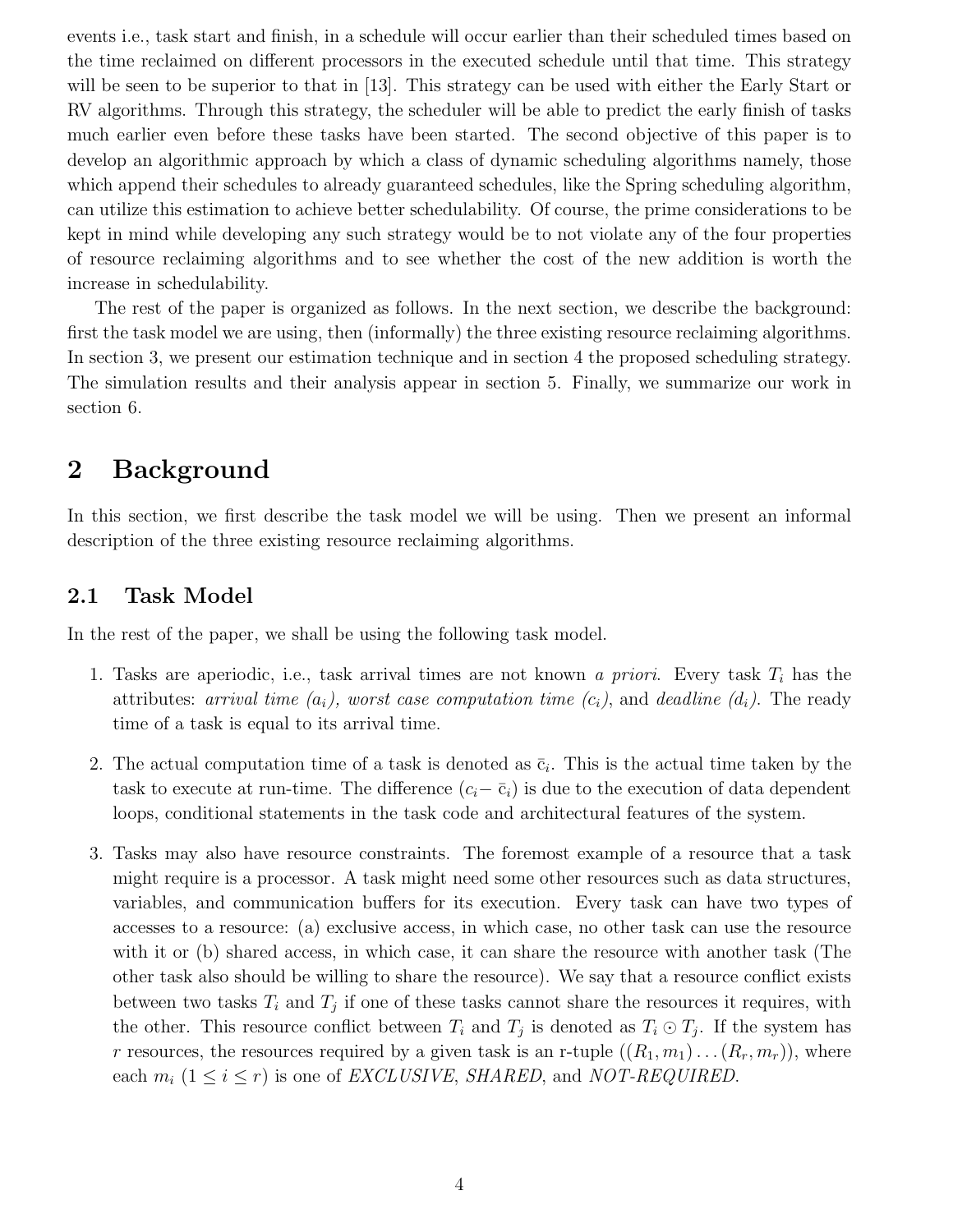- 4. Tasks may have precedence constraints. If there is a precedence relation from task  $T_i$  to task  $T_i$ , then  $T_j$  has to finish its execution before the beginning of  $T_i$ . We denote this precedence relation from  $T_j$  to  $T_i$  as  $T_j \prec T_i$ .
- 5. Tasks are non-preemptable.
- 6. The multiprocessor system has  $(m+1)$  processors of which one processor performs the scheduling and the remaining processors execute the tasks. Each processor runs the resource reclaiming algorithm at the completion of a task on it. The processors communicate through shared memory.

## **2.2 Existing Work on Resource Reclaiming**

Here we give a brief description of the three algorithms namely Basic, Early Start and the RV algorithm which are the best known algorithms for the resource reclaiming problem.

#### **2.2.1 Basic Reclaiming Algorithm**

The idea behind the Basic reclaiming algorithm is to see at the end of each task's execution whether all the processors are idle. If so, the entire rest of the schedule can be moved forward by  $min_{(i=1...m)}$ Scheduled start time of next task on processor  $p_i$  }–[CurrentTime] and started early by this value. This approach has a complexity of  $O(m)$  per task finish.

#### **2.2.2 Early Start Algorithm**

In this algorithm, whenever a task finishes execution, it checks the dispatch queues of all idle processors. If the next task  $T_{pi}$  scheduled on a currently idle processor  $p_i$  is such that all tasks scheduled to finish before  $T_{pi}$  have already finished execution by now  $(t = CurrentTime)$ ,  $T_{pi}$  is started immediately. The motivation here is to avoid *passing. Passing* is said to occur in a system when a task  $T_i$  starts execution before another task  $T_j$  that is scheduled to finish execution before  $T_i$ was originally scheduled to start. It is clear that no passing would mean that no resource/precedence constraints among the tasks are violated. In other words, the Early Start algorithm avoids passing and ensures that no two non-overlapping tasks in the pre-run schedule overlap in the post-run schedule [13]. For example, Fig 2a shows a pre-run schedule for a set of tasks and Fig 2b the post-run schedule for the same with tasks executing for a time less than the worst case scheduled time. Fig 2c shows the post-run schedule when the Early Start algorithm is used on the pre-run schedule of Fig 2a. The Early Start approach has a complexity of  $O(m^2)$  per task finish. Although the Basic approach has a complexity of  $O(m)$  only, Early Start reclaims more resources than the Basic approach [13].

#### **2.2.3 Restriction Vector Algorithm**

Here, the scheduler builds a restriction vector (RV) for each task  $T_j$  that it schedules. The RV is an m-component vector (m being the number of processors), where each entry  $RV<sub>j</sub>(p<sub>i</sub>)$  is the *last* task scheduled prior to  $T_i$  on processor  $p_i$  which has a resource conflict or precedence relation with  $T_i$ . When a task finishes execution, the processor runs the RV algorithm. It checks the first task in the DQs (dispatch queues) of all idle processors and starts that task immediately if all the tasks in its RV have finished execution. The RV algorithm thus is a more refined version of the Early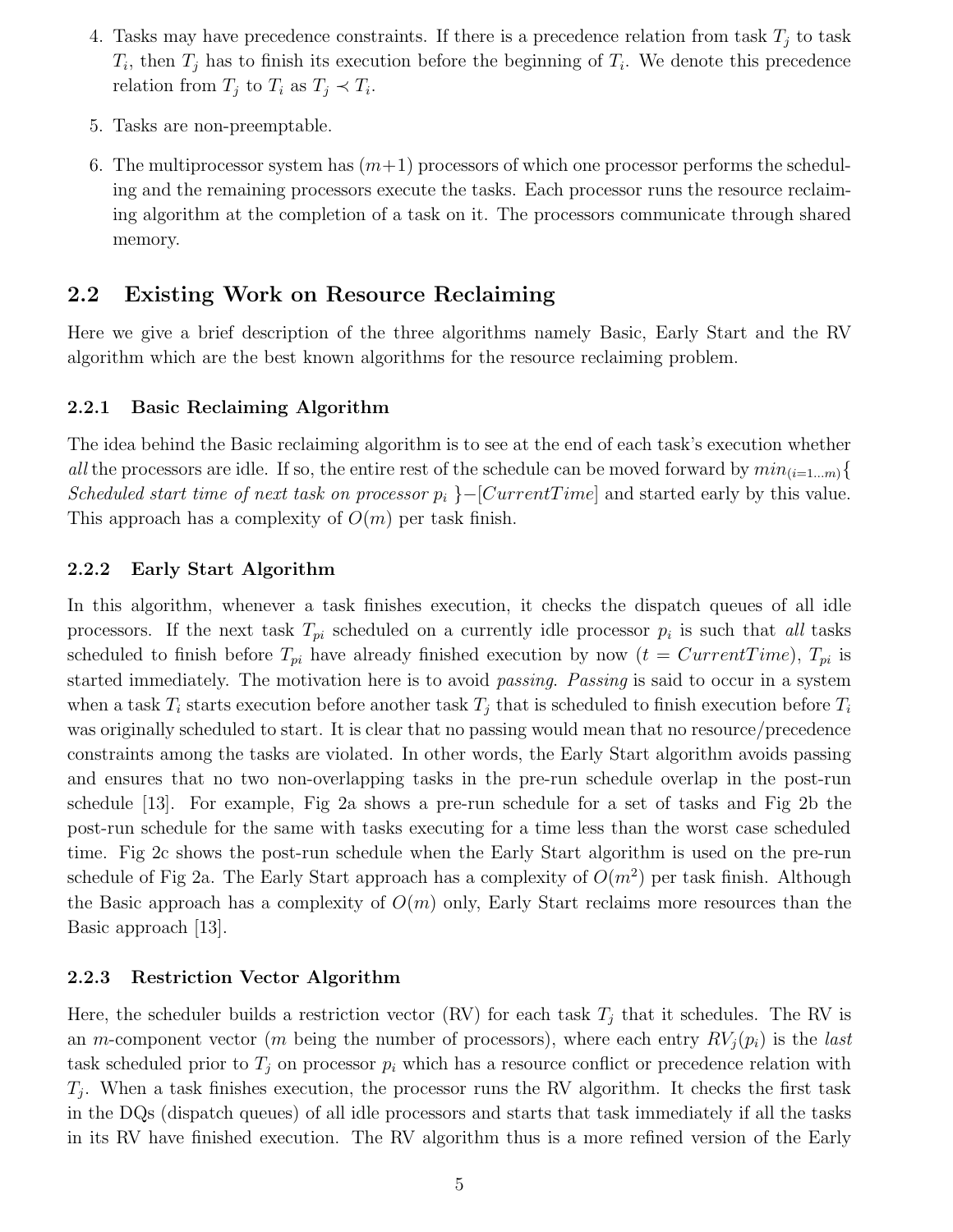

Figure 2: (a) Pre-run schedule (b) Post-run schedule without resource reclaiming and (c) Post-run schedule with Early Start algorithm, for a task set

Start Algorithm as it allows a task  $T_j$  to pass a task  $T_k$  as long as  $T_k$  has no resource/precedence conflicts with  $T_i$ . [12] presents a comparison by simulation of the three algorithms for various system parameters. Note that the Early Start Algorithm is a special case of the RV algorithm when the scheduler uses a look-back window of size one while constructing the RVs. The RV algorithm has a complexity of  $O(m^2)$  per task finish, which is the same as that of early Start. However, RV is a more general case of the Early Start approach and therefore reclaims more resources than the Early Start approach [12].

## **3 Proposed Estimation in Resource Reclaiming**

In this section, we first present an abstracted view of the Early Start and RV algorithms by setting forth two properties which are common to the way both algorithms work. Following this, we present our estimation strategy which will use these two properties.

#### **3.1 Properties of the Early Start and RV Algorithms**

*Property RR1:* We assume that the resource reclaiming algorithm runs as follows. (a) For every scheduled task  $T_i$ , there exists an array  $PT_i[1 \dots m]$  where  $PT_i[j]$  stands for the last task scheduled on processor  $p_i$  that is scheduled to finish execution before  $T_i$  can start execution and also has a resource/precedence conflict with T*i*. The aim of the PT arrays is to capture the resource and precedence constraints among tasks as they are scheduled. For example, for task  $T_2$  in figure  $2(a)$ , if  $T_4$  has a resource or precedence conflict with it, then  $PT_4[2] = T_4$ , otherwise  $PT_4[2] = T_3$ . (b) When a task finishes execution on a processor, the processor checks every idle processor  $p_j$  and decides whether the next task  $T_i$  scheduled on  $p_j$  can be executed by checking the execution status of tasks in  $PT_i[1 \dots m]$ . If all tasks in  $PT_i[1 \dots m]$  have finished execution (other than this task), T*<sup>i</sup>* is started immediately.

Note that this implies that the only way a task can start execution is when some other task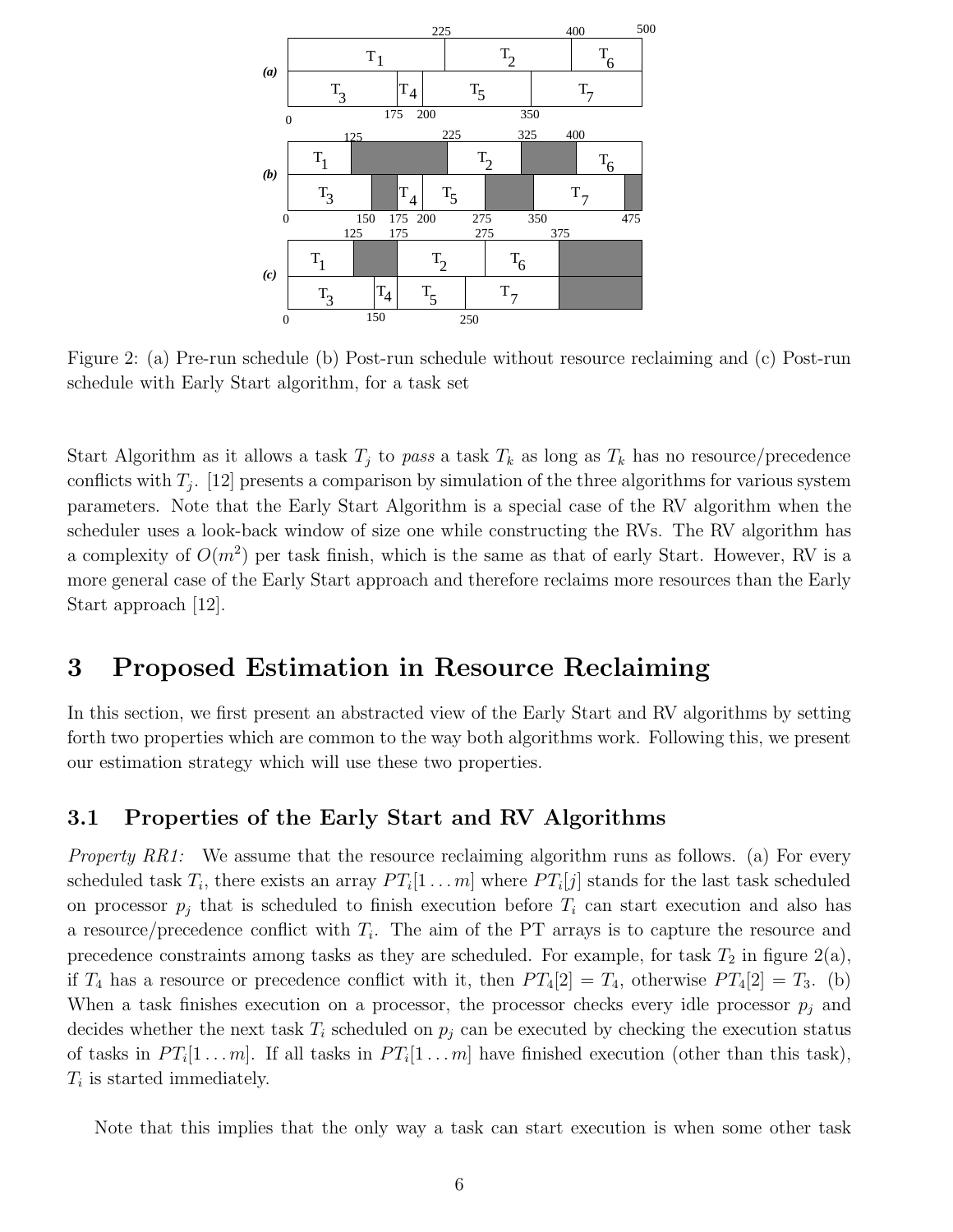finishes execution and runs the resource reclaiming algorithm. The Early Start and RV algorithms satisfy the property RR1, but the Basic Algorithm does not. In the Early Start algorithm,  $PT_i[j]$ is the immediately preceding non-overlapping task on  $p_i$  that is scheduled to finish execution before  $T_i$ 's start time. In the RV algorithm,  $PT_i[1 \dots m]$  is nothing but the RV of  $T_i$ . These PT arrays are constructed in such a way that a resource reclaiming algorithm running according to Property RR1 will not lead to any resource/precedence conflicts and will thus avoid run-time anomalies [12, 13]. In both Early Start<sup>2</sup> and RV algorithms, the  $PT$  arrays are constructed by the scheduler. Note that following property RR1 ensures avoidance of runtime anomalies and thus resource/precedence conflicts.

Property RR2: The finishing of a task  $T_i$ , and the starting of the tasks chosen by the resource reclaiming algorithm run at the end of  $T_i$ , occur simultaneously. That is, the time taken by the resource reclaiming algorithm run by the processor at every task T*i*'s end is taken to be a part of T*i*'s computation time itself.

## **3.2 The Estimation Strategy**

Definition 1: A schedule is a set of tasks scheduled in one invocation of the scheduler and put into the schedule queues at once. For example, Fig 2a is one schedule.

Consider a pre-run schedule, as in Fig 2a, created by the scheduler. This is executed by the processors with some resource reclaiming algorithm to give a post-run schedule (Fig 2c is the post-run schedule with Early Start algorithm). The aim of the estimation strategy in a dynamic scheduling environment is to inform or report to the scheduler, at any time, the minimum amount by which the rest of the scheduled but unexecuted tasks in a schedule will start/finish early [13]. This is achieved by maintaining a variable *Reclaim del* which denotes the above said minimum (predicted) time. The scheduler takes this variable into account while scheduling newly arriving task sets. Thus the scheduler is more likely to accept tasks with tighter deadlines as the scheduler assumes that already scheduled tasks are guaranteed to finish at least Reclaim del earlier than they are scheduled to. The problem here is the strategy involved in updating Reclaim del so that its definition holds true, i.e., the rest of the tasks in the schedule do finish early by at least Reclaim del.

One way to do this, as described in [13], is for the processors to set Reclaim del, when all the processors become idle, to the minimum amount by which the next scheduled tasks will start early. Let us call this the *simultaneous approach*. When implemented with the Basic Reclaiming algorithm, this strategy accurately predicts the amount, at any time, by which the rest of the scheduled but unexecuted tasks will start/finish early. This is because the Basic algorithm moves the whole schedule forward by this minimum amount when all processors are idle. However, when this strategy is used with Early Start, Reclaim del does not accumulate a large value as quickly as the Basic algorithm does in a short time. But in the long run it does reach a larger value than the Basic algorithm as Early Start is a better reclaiming algorithm [13]. This is illustrated in Table 1 which shows the values of  $Reclaim$  del when the pre-run schedule of Fig 2a is run according to the Basic and Early Start algorithms (second and third rows of table respectively). Note that the Early Start algorithm ultimately accumulates a greater value of Reclaim del than Basic algorithm but accumulates it more towards the end. On the other hand, the Basic algorithm may finally

<sup>2</sup>Early Start algorithm can also be implemented without using PT arrays.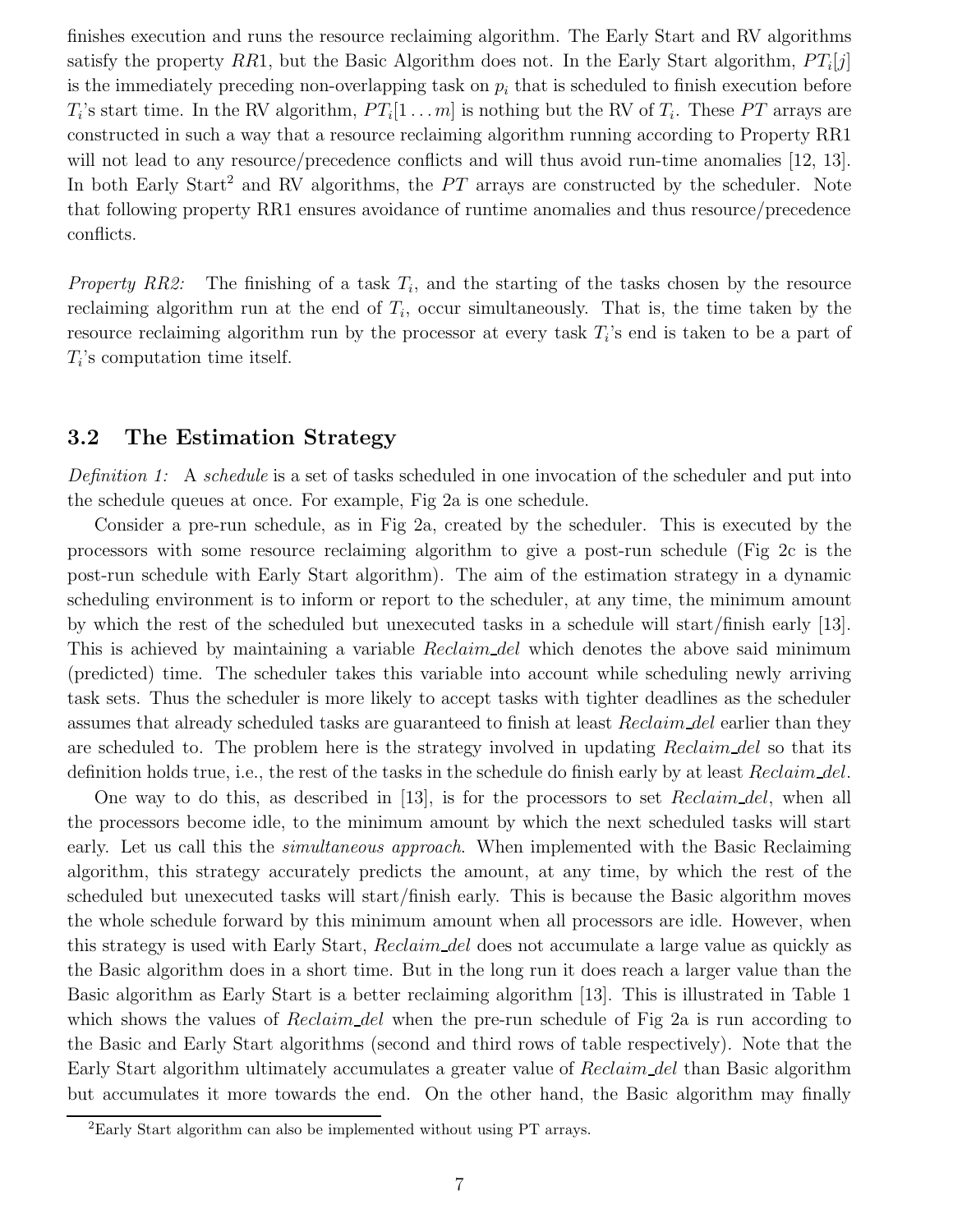| Time                                                                  |  | 125 | $150\,$ | 175 | 250 | 275 | 300 | 375 |
|-----------------------------------------------------------------------|--|-----|---------|-----|-----|-----|-----|-----|
| Simultaneous time reclaimed on                                        |  |     |         |     |     |     |     |     |
| all processors-Basic algorithm as in [13]                             |  |     | 25      | 25  | 25  | 25  | 50  | 50  |
| Simultaneous time reclaimed on                                        |  |     |         |     |     |     |     |     |
| all processors-Early Start algorithm as in [13]                       |  |     | 25      | 25  | 25  | 25  |     | 125 |
| $M(t) = min_{i=1}^{m}$ {Scheduled start/finish time of last seen task |  |     |         |     |     |     |     |     |
| on $p_i$ at time $t$ - its actual start/finish time]}                 |  |     | 25      | 25  | 50  | 125 |     | 125 |

Table 1: The values of *Reclaim del* at each task completion using Basic algorithm and Early Start with and without estimation for the example in Fig 2.

accumulate a lower Reclaim del value but it accumulates it throughout the schedule's execution. In our estimation strategy, which follows, we propose a way of maintaining the value of Reclaim del so that the prediction is much faster than when the simultaneous approach of [13] is used.

Consider a variable  $M(t) = min_{i=1}^{m}$  {[Scheduled start/finish time of last seen task on processor  $p_i$  at time  $t$  - its actual start/finish time]. This variable is maintained as follows. An array  $M_{\text{I}}arr[1..m]$  is used (in global memory). When a task  $T_j$  starts or finishes on a processor  $p_i$  at time t the processor does two things. First it updates  $M_{\text{a}}\text{r}r[i]$  (by  $p_i$ ) to the value of [Scheduled start/finish time of  $T_j$  - actual start/finish time of  $T_j$ .  $p_i$  then finds the minimum of  $\{M_\_arr[i] \mid 1 \leq j \leq N\}$  $i \leq m$  and sets  $M(t)$  to this value.

Let us examine the values of  $M(t)$  at different times during the execution of the pre-run schedule in Fig 2a using Early Start algorithm. We observe that  $M(t)$  (fourth row of Table 1) increases faster than the Reclaim del of the simultaneous approach (third row of Table 1) although both finally reach the same value.

Suppose we could prove formally that after time  $t$ , the rest of the scheduled but unexecuted tasks in the schedule will finish early by at least  $M(t)$  (we will do this in Theorem 1). Then, using  $M(t)$  as Reclaim del would be a better prediction strategy than the simultaneous approach as  $M(t)$ would increase much faster. Thus, in a way, we will be incorporating the quickness of predictability that the simultaneous approach shows when used with the Basic algorithm, into the Early Start algorithm. Note that  $M(t)$  is equal to Reclaim del at all times when the Basic algorithm is used i.e., this strategy boils down to the simultaneous approach when it is used with the Basic algorithm. In the rest of the paper, we will be dealing with the application of our estimation strategy to the Early Start and RV algorithms only, using properties RR1 and RR2. Now we formally prove a lemma needed for Theorem 1.

Definition 2:  $st_i$  and  $ft_i$  denote the start and finish times of the task  $T_i$  in the feasible schedule S, whereas,  $st_i'$  and  $ft_i'$  denote the actual start and finish times of the task  $T_i$  when it executes, as depicted in the post-run schedule S'.  $proc(T_i)$  denotes the processor on which task  $T_i$  has been scheduled.

Lemma 1.1: The actual start time of any task  $T_j$ ,  $st'_j = max\{ft'_l | T_l \in PT_j[1...m]\}.$ 

*Proof:* By the definition of PT and property RR1, it is clear that  $st'_i \geq max\{ft'_i | T_i \in PT_j[1...m]\}.$ Let  $T_k$  be the last task to finish execution among all the tasks in  $PT_j[1 \dots m]$ . The resource reclaiming algorithm run at the end of  $T_k$ 's execution will find  $proc(T_j)$  to be idle. This is because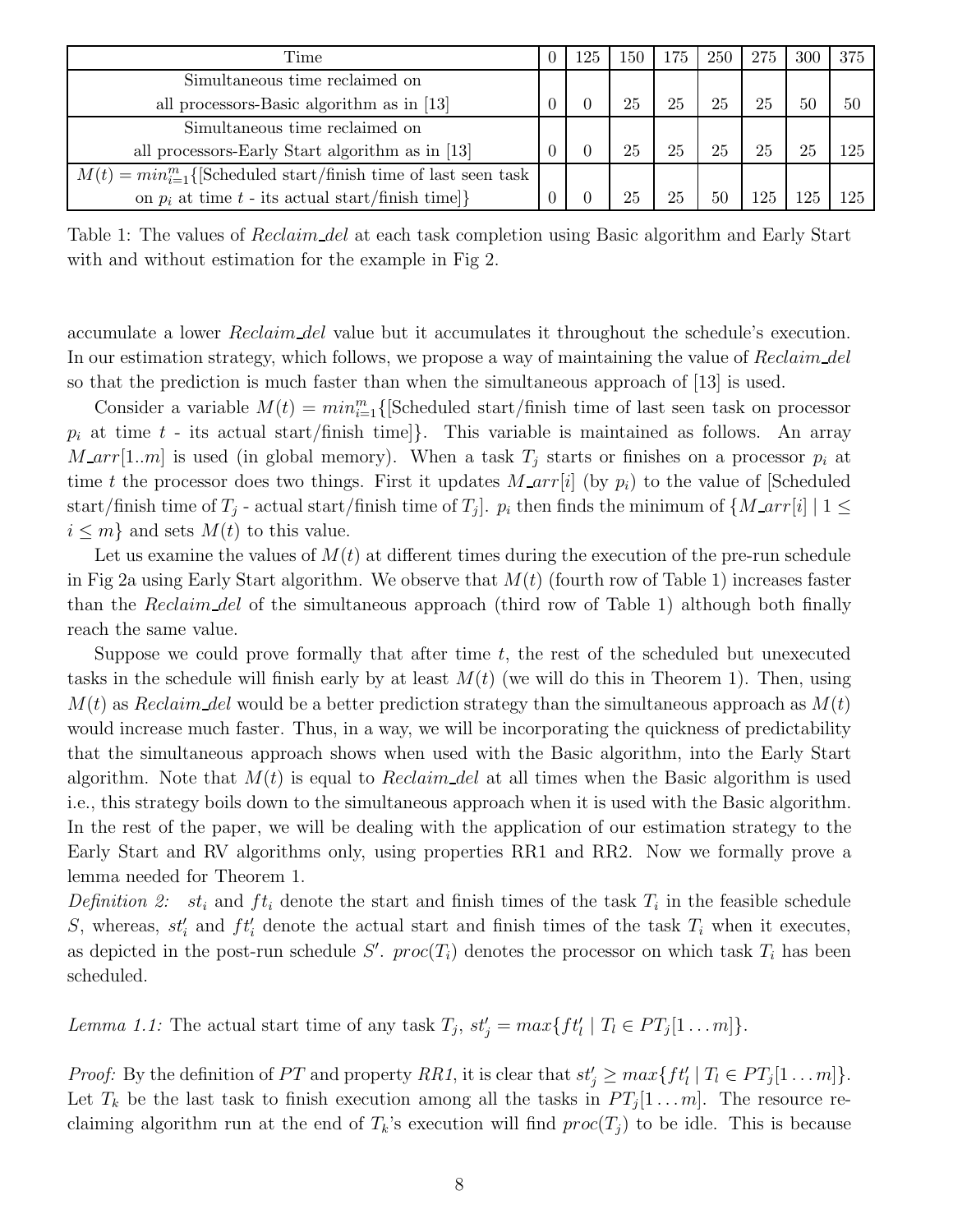$PT_j[proc(T_j)]$ , which is actually the task scheduled on  $proc(T_j)$  just before  $T_j$ , has finished execution. Also, all other tasks in  $PT_j[1 \dots m]$  would have finished execution by  $ft'_k$ . Hence by properties RR1 and RR2,  $T_k$  will start  $T_j$  immediately. Thus  $st'_j = ft'_k = max\{ft'_l | T_l \in PT_j[1 \dots m]\}.$   $\Delta$ 

Definition 3: Let S be the schedule of a set of tasks. The set of m processors is said to have totally started (executing) the schedule S if  $\forall i, 1 \leq i \leq m$ ,  $p_i$  has started (perhaps finished) the execution of at least one task belonging to S. When at least one of the processors  $p_i$  finishes executing all the tasks of S scheduled on p*i*, S is said to have ended. When a schedule S has been started by the system and has not yet ended, we say that it is being executed by the system.

**Theorem 1:** Consider a set of tasks T scheduled onto m processors as S in such a way that one or more task is scheduled on each processor, and a resource reclaiming algorithm which guarantees correctness that is, no run-time anomalies, and satisfies assumptions RR1 and RR2. Let  $M<sub>S</sub>(t)$  =  $min_{i=1}^{m} \{ [\text{Scheduled start/finish time of last seen task on } p_i \text{ at time } t \text{ - its actual start/finish time} ] \}$ (note that  $M_S(t) = 0$  until schedule S starts). If the schedule has *totally started* (definition 2), the following holds:

(a)  $M<sub>S</sub>(t)$  is monotonically non-decreasing with t, and

(b) at any time t after the start of schedule S, all unexecuted events of S will occur at least  $M_S(t)$ earlier than scheduled as in S.

**Proof :** Note that  $M_S(t)$  can be updated only at the beginning or end of a task's execution. As we are considering a system with resource reclaiming obeying  $RR1$  and  $RR2$ , the only event which changes the value of  $M_S(t)$  during the execution of schedule S is the finishing of a task  $T_i$ , its running the resource reclaiming algorithm leading to the (early) start of tasks on some of the idle processors. These events occur simultaneously by property RR2.

As  $M_S(t) = 0$  until S starts, for  $t =$  minimum start time of a task of S, (b) is true.

Let the value of  $M_S(t)$  at some time t during the execution of schedule S be  $M_1$ . This means that for processors which are not idle, the tasks currently in execution on them have started at least  $M_1$  earlier than their scheduled start time. These tasks will thus finish at least  $M_1$  earlier than their scheduled finish time because  $ft_j - ft'_j \geq st_j - st'_j$ . Thus, from time t, all events on currently executing tasks will occur at least  $M_1$  early.

No task will start execution until one of the currently executing tasks finishes (consequence of Property RR1). Consider the first task  $T_k$ , among the tasks being executed at time  $t$ , that might finish its execution at a later time. As  $ft_k - ft'_k \geq st_k - st'_k$ , the update of  $M_S(t)$  at the end of  $T_k$ can only change its value to some  $M_2 \geq M_1$ . Also,  $T_k$  runs the resource reclaiming algorithm and chooses a set of tasks from idle processors at that time, for starting immediately. For any such task  $T_i$  chosen to start by  $T_k$ ,  $st'_i = ft'_k$  and  $st_i \geq ft_k \Rightarrow st_i - st'_i \geq M_2$ . Thus any such task  $T_i$  updates  $M_S(t)$  to a value  $M_3 \geq M_2$ .

Thus brings us again to a state in the system where all currently executing tasks have started at least  $M_1$  early (actually  $M_3$  early, but anyway  $M_3 \geq M_1$ ) and will thus have all events in them occurring at least  $M_1$  early. As all tasks in S are anyway going to be chosen to start sometime in the future, we can use the same above argument recursively (or inductively) on all un-started tasks at time t to say that all events in the system occurring at a time after t will occur at least as early as  $M_S(t) = M_1$ . Thus (b) is proved.

Also, as the only event that affects  $M<sub>S</sub>(t)$  can only increase it to a higher value (as we have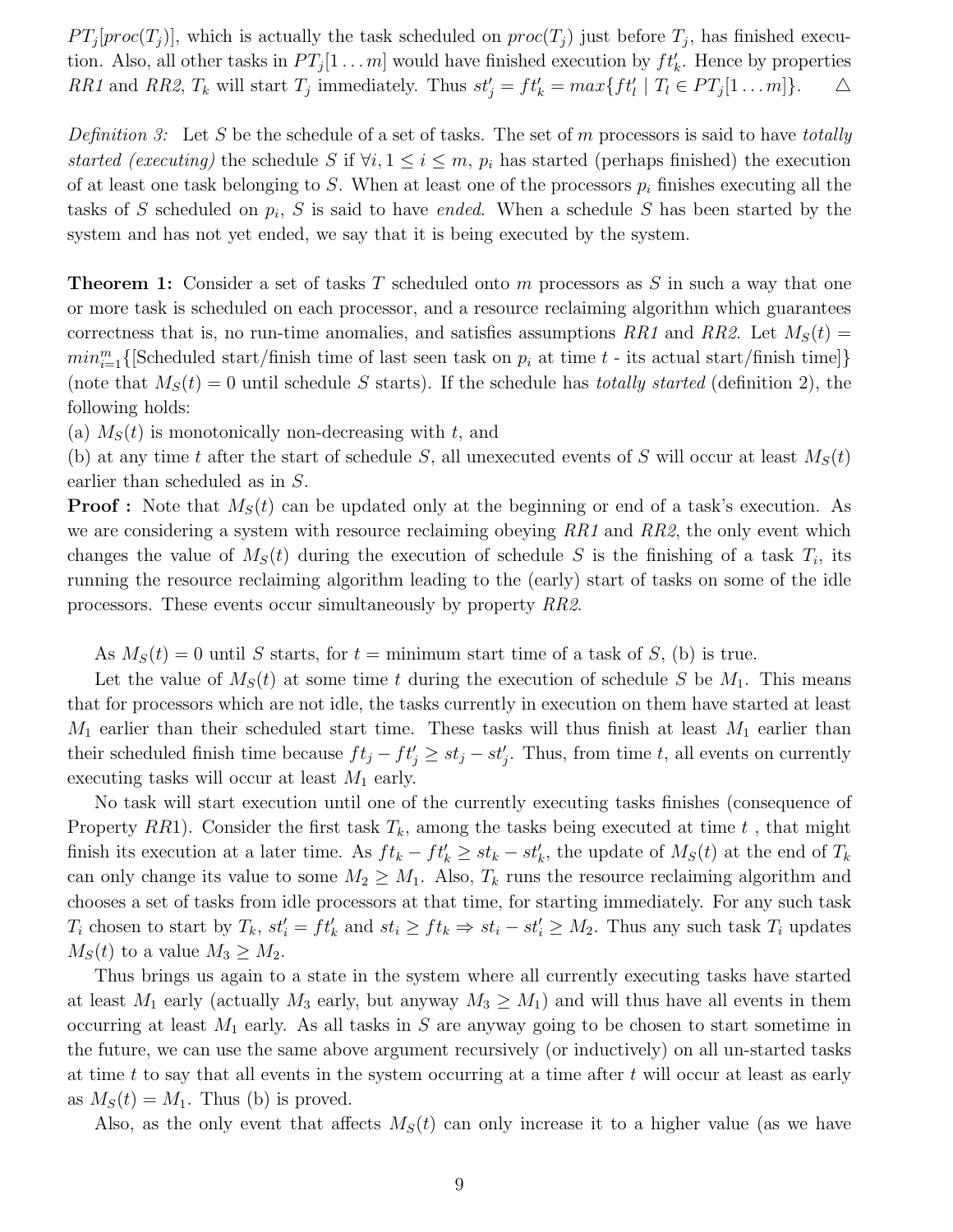# **4 Proposed Scheduling Strategy**

Now we seek to answer the question: how a dynamic scheduling algorithm can utilize the reclaimed time( $M<sub>S</sub>(t)$ ). To see this, we have to examine how dynamic scheduling algorithms work. There are three broad classes of dynamic scheduling algorithms depending on the manner in which they schedule newly arriving tasks into the system while not jeopardizing the guarantees of already scheduled tasks :

- 1. Algorithms which attempt to fill in holes in the schedule with newly arrived tasks. These holes might be created due to resource reclaiming.
- 2. Algorithms which do not fill in holes but try to schedule the new tasks so that they can be appended to the end of current schedule. The algorithm might

(a) Append: Construct a separate schedule for the newly arrived tasks and then append the schedule to the schedule queues.

(b) Reschedule: Remove some of the tasks from the schedule end, which have not yet started execution, reschedule them with the new tasks and then append the schedule to the schedule queues as in Spring scheduling algorithm [13, 14]

We shall first look at how algorithms of type 2 can be made to utilize  $M<sub>S</sub>(t)$  to achieve better schedulability.

Broadly, algorithms of type 2 work as follows. When a new set of tasks are to be scheduled, the scheduler might decide to reschedule some of the already scheduled tasks . It removes some of the last scheduled-to-finish tasks from the schedule queues (SQs) - by this, we mean that the scheduler comes from the end of the schedule in the  $SQs$ , removing tasks  $T<sub>i</sub>$  (which have not yet started execution) for rescheduling according to decreasing st*i*, until some criteria are satisfied (such as, maximum number of tasks that can be rescheduled, etc.). The idea behind this is to schedule the newly arrived tasks earlier if they have tight laxities (and hence deadlines). Also, the scheduler, being in a real-time system, will have to decide the latest (worst case) time at which it can append the new schedule to the SQs. At that time (or whenever the scheduler arrives at final schedule with possible rejection of tasks) the scheduler appends the new schedule to SQs. If it has failed to schedule any of the new tasks, it leaves the old schedule intact in the SQs. To guarantee that these tasks will still meet their deadline in the event of a such a failure, the obvious condition that the scheduler will have to satisfy is:

Assumption Sch1: The scheduled start time of any of the tasks the scheduler chooses to reschedule should be later than the worst case time for the scheduler to append the new schedule to the SQs.

Now, with a schedule S in the SQs, how does the scheduler construct a schedule  $S'$  for a new set of arriving tasks? Once some tasks have been removed from the schedule  $S$  in the SQs for rescheduling, the scheduler calculates  $ProcAvTime_{S'}[1 \dots m]$ , where  $ProcAvTime_{S'}[i]$  stands for the scheduled finish time of the last task on processor  $p_i$  not chosen for rescheduling (the subscript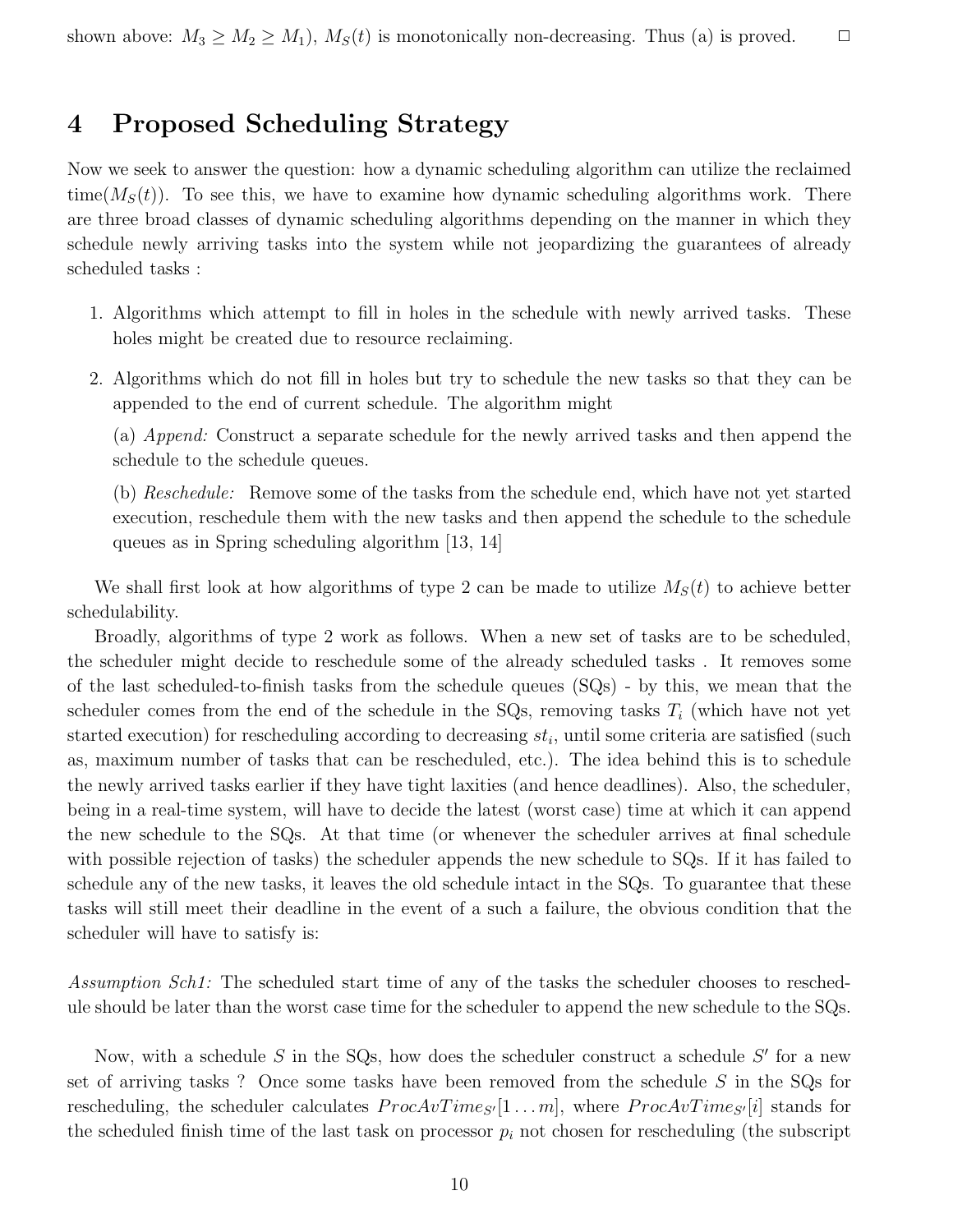$S'$  stands for the fact that this information is going to be used in scheduling  $S'$ ). Also the scheduler needs to see the part of the schedule on all processors for time  $t \geq min(ProcAvTime<sub>S'</sub>[1...m])$ . We shall call this the *end-jack* of the schedule in the SQs. The scheduler can now use these two parameters to schedule the tasks using an appropriate scheduling heuristic. Some examples of heuristics are the least-laxity first heuristic and earliest-deadline first heuristic [14].

Definition 4: For a set of tasks T,  $SchGetTime(S)$  and  $SchPutTime(S)$  refer to the start and end time of the scheduling algorithm which constructs the schedule  $S$  for  $T$ . The schedule  $S$  is thus appended into the SQs at time  $t = SchPutTime(S)$ .

Assume that the set of m processors is executing a schedule  $S$ . Now, when a new set of tasks (includes newly arrived tasks and those that have been chosen for rescheduling) are considered for scheduling, the scheduler starts an invocation to construct a new schedule S'. The scheduler can utilize Theorem 1 by assuming that any unexecuted event (here the only events we are interested in are task start and end times) in a schedule S supposed to occur at time  $t'$  will occur at least  $M_S(SchGetTime(S'))$  earlier. Thus, for example, it can safely assume that the end-jack of the schedule S will move forward by at least  $M_S(SchGetTime(S'))$ . Thus it will be able to schedule the new set of tasks that much early and the chances of scheduling the new tasks are more because of this extra reclaimed time. The  $PT$  arrays for tasks in  $S'$  are also constructed by considering this offsetting.

Fig 3 shows an example of this. The first schedule  $S$  (tasks 1 to 6) is put into the SQs at time  $t = 0$  (fig 3a). At  $t = 11$ ,  $M<sub>S</sub>(t = 11) = 2$  and at this time, a new set of tasks (a-f) arrives (fig 3b). The scheduler predicts that the last tasks in  $S$ , 3 and 6, will both finish early by at least 2 time units. It thus considers the end-jack to be displaced by  $M<sub>S</sub>(t = 11) = 2$  time units (right bottom corner of fig b) and uses this in scheduling the new set of tasks. It is able to utilize the value of  $M<sub>S</sub>(t = 11) = 2$  to schedule the new tasks earlier. If for example, the deadline of task a had been 40, then not using the value of  $M<sub>S</sub>(t = 11)$  would have led to its rejection by the scheduler whereas using it has resulted in its successful scheduling. The final schedule is added to the SQs at  $t = 19$ (fig 3c).

This means that some of the tasks in  $S'$  may be *scheduled to start earlier* than the *scheduled* finish times of tasks in  $S$ (pre-run schedule) with which they have resource/precedence constraints. There is thus an *overlapping* of the two schedules. The overlapping of schedules S and S' should not lead to run-time anomalies when  $S'$  starts execution. In the following theorem, we prove the important result that if the  $PT$  relations are followed by the resource reclaiming algorithm (i.e., Property  $RR1$ ), no run-time anomalies occur during the run-time transition from schedule S to S'. Further, we prove that the estimation strategy can be extended to tasks of  $S'$  also, i.e, tasks of schedules other than the currently being executed schedule can also be guaranteed to start early by a value determined from  $M_S(t)$  and some other parameters.

Assumption Sch2: For any schedule S', at time  $t = SchPutTime(S')$ , the scheduler executes the resource reclaiming algorithm.

The purpose behind this is that any task  $T_j$  in S' for which all tasks in  $PT_j[1 \dots m]$  are in S and have finished execution by  $SchPutTime(S')$ , can be started immediately at  $t = SchPutTime(S')$ . This will add only an  $O(m)$  term to the scheduler's execution time.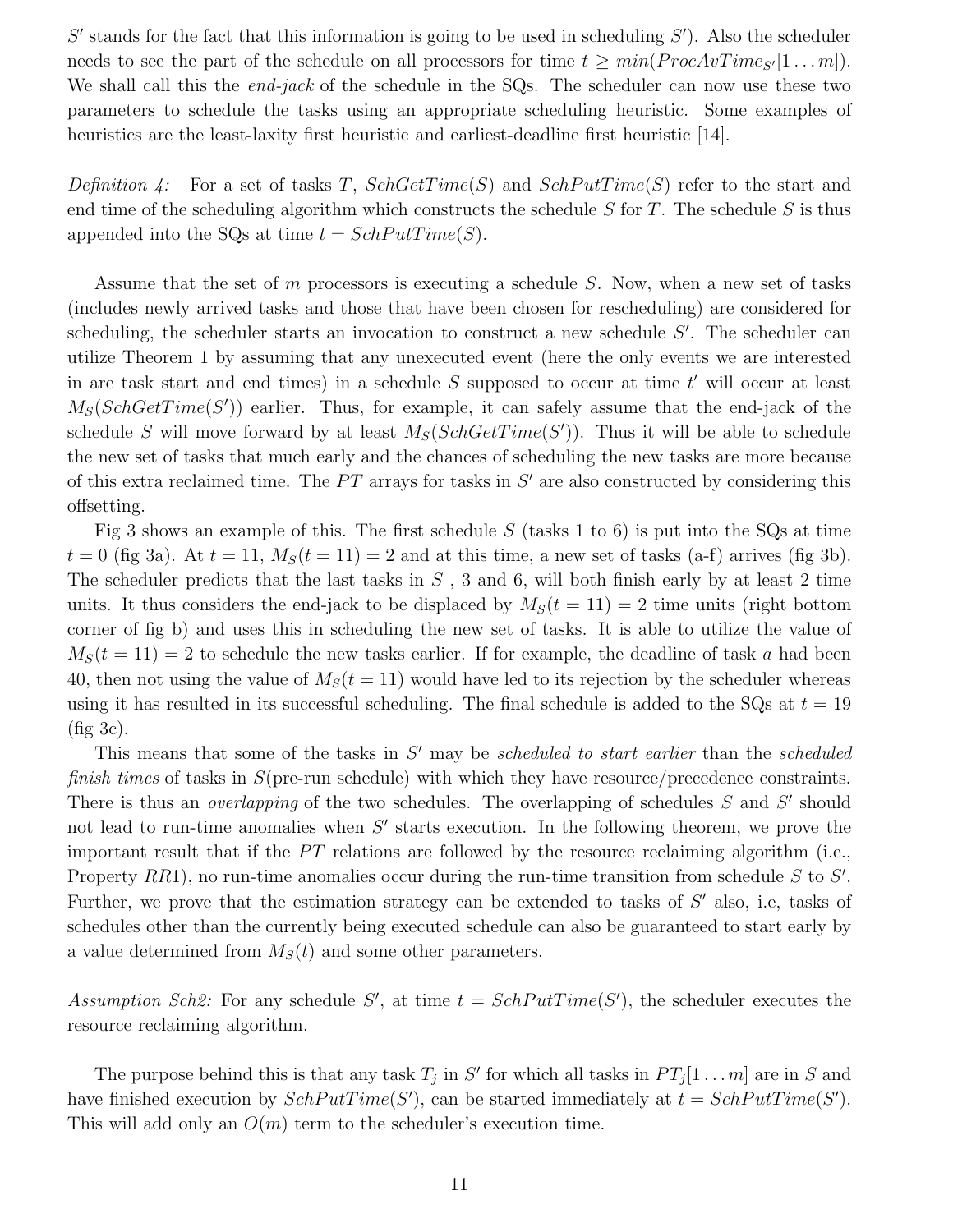

Figure 3: Example

**Theorem 2:** Consider a schedule  $S_i$  currently under execution by the system. We denote  $M_{S_i}(t)$ as  $M_i(t)$ ,  $SchGetTime(S_{i+1})$  as  $SchGetTime(i+1)$  and  $ProcAvTime_{S_{i+1}}[j]$  as  $ProcAvTime_{i+1}[j]$ . At  $t = SchGetTime(i + 1)$ , let  $M_{old}$  be the value of  $M_i(t)$ . The scheduler uses this value of  $M_{old}$ in scheduling  $S_{i+1}$  and in constructing the PT arrays for tasks in  $S_{i+1}$ . If we denote the start and end times of a schedule S as  $ST(S)$  and  $ET(S)$ , respectively and  $M_S(ET(S)) = M'$ , ( $\geq M_{old}$  by Theorem 1), then all events in  $S_{i+1}$  will start early by at least

- (a)  $M' M_{old}$  if  $SchPutTime(i + 1) \leq max(ProcAvTime_{i+1}[1...m]) (M' M_{old})$
- (b)  $max(ProcAvTime_{i+1}[1...m]) SchPutTime(i+1)$  if

 $SchPutTime(i + 1) > min(ProcAvTime_{i+1}[1...m]) - (M' - M_{old})$ 

Further, all precedence/resource constraints among the tasks are obeyed and no run-time anomalies occur.

**Proof:** We first make the following observations.

- 1. No tasks of  $S_{i+1}$  can start execution on any processor until schedule  $S_i$  ends this means that just before the first task of  $S_{i+1}$  starts execution, we can state that all tasks of  $S_i$  will finish at least  $M'$  earlier than their scheduled finish times (by Theorem 1).
- 2. For any task  $T_i$  in  $S_{i+1}$ ,  $st'_i = max\{SchPutTime(i + 1), max\{ft'_j \mid T_j \in PT_j[1...m]\}\}.$
- 3. There is at least one task  $T_j \in S_{i+1}$  such that  $PT_j[1 \dots m] \cap S_{i+1} = \phi$ ; this is the task with the least scheduled start time in  $S_{i+1}$ .
- 4. The resource reclaiming algorithm run by the scheduler at  $t = SchPutTime(i + 1)$  does not cause any PT relations to be violated.

(a) The first set of tasks chosen (by the resource reclaiming algorithm run at the end of a task of  $S_i$ ) to start from  $S_{i+1}$  will be tasks  $T_j$  of the type  $\{T_j \mid PT_j[1 \dots m] \cup S_{i+1} = \phi\}$ . As the tasks in  $PT_j[1 \dots m]$  will finish at least M' earlier than their scheduled finish time (Theorem 1) and  $M_{old}$  of this M' has been taken into account in the scheduling of  $T_i$ , from (1) and (2) the first set of tasks chosen to start from  $S_{i+1}$  will start at least  $M' - M_{old}$  earlier than their scheduled start time. This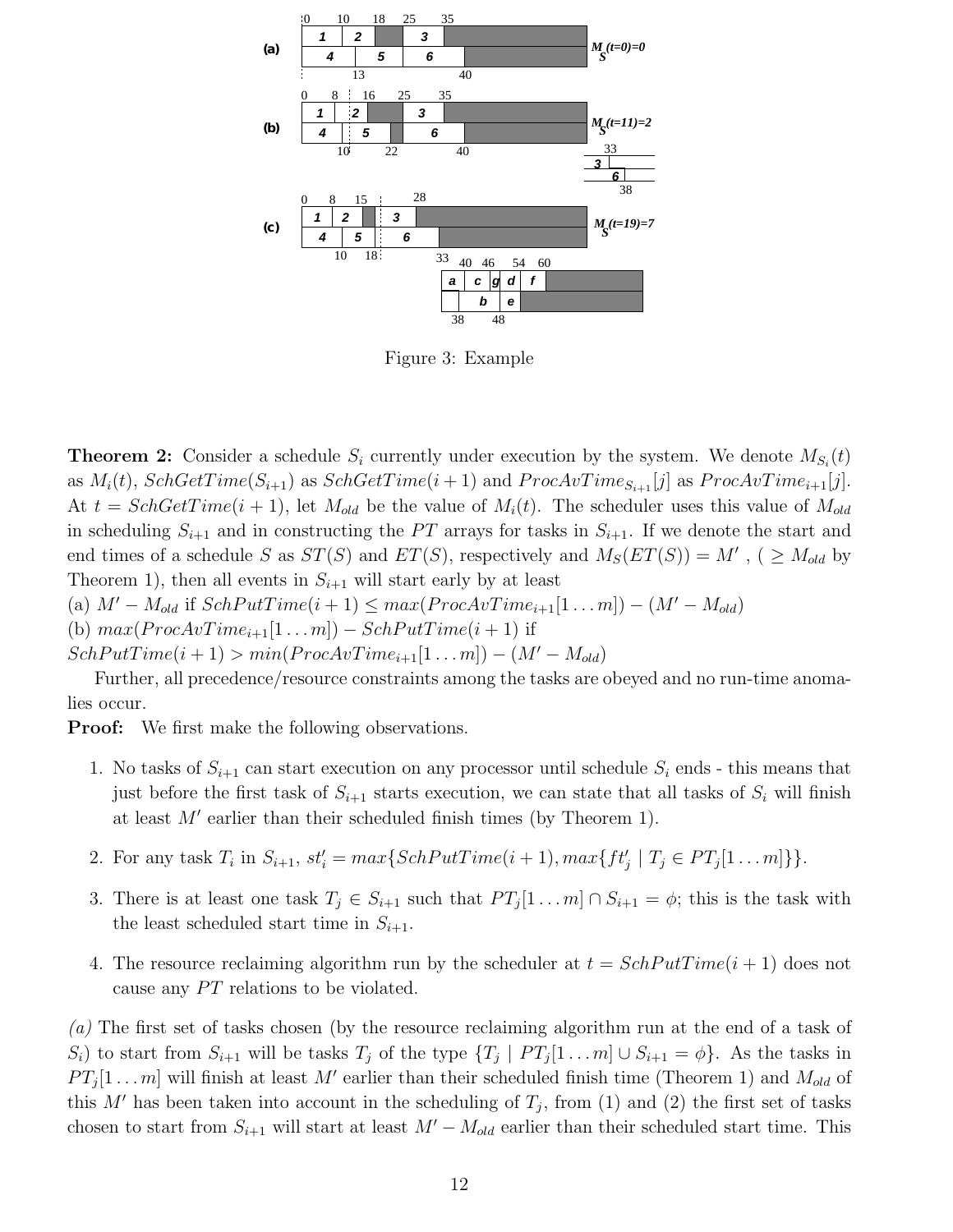argument can be easily extended to all tasks  $T_k$  in  $S_{i+1}$  as all tasks in  $PT_k[1 \dots m]$  will finish at least  $M' - M_{old}$  earlier than their scheduled finish times. Hence (a) is proved.

(b)  $SchPutTime(i + 1) > min(ProcAvTime_{i+1}[1...m]) - (M' - M_{old})$  implies that some task(s) of  $S_{i+1}$  may start before  $SchPutTime(i+1)$  (consider a task with start time scheduled as

 $min(ProcAvTime_{i+1})$ , which is not possible. The difference from (a) is that the schedule  $S_{i+1}$  is put into the SQs later than the predicted start time of some of the tasks in it.

Notice first that  $SchPutTime(i+1) > min(ProcAvTime_{i+1}[1...m]) - (M' - M_{old})$  means that  $S_i$  has ended before  $t = SchPutTime(i + 1)$ . For all  $T_j \in S_{i+1}, st_j \geq min(ProcAvTime_{i+1}[1...m])$ . If there is any task  $T_j \in S_{i+1}$  such that  $PT_j[1 \dots m] \cup S_{i+1} = \phi$  and all tasks in  $PT_j[1 \dots m]$  have finished execution by  $t = SchPutTime(i + 1)$ , the resource reclaiming algorithm will start such a task at  $t = SchPutTime(i + 1)$ . As  $st_i \geq min(ProcAvTime_{i+1}[1...m]), T_i$  will start at least  $min(ProcAvTime_{i+1}[1...m]) - SchPutTime(i+1)$  earlier than

 $st_j$ (i.e.,  $st_j - st'_j \leq min(ProcAvTime_{i+1}[1...m]) - SchPutTime(i+1).$ 

Extending this argument to all tasks in  $S_{i+1}$  (as all tasks in  $S_i$  will finish at least M' earlier than their scheduled start time and  $M' - M_{old} < min(ProcAvTime_{i+1}[1...m]) - SchPutTime(i+1)),$  we can say that all events in  $S_{i+1}$  will occur at least  $min(ProcAvTime_{i+1}[1 \dots m]) - SchPutTime(i+1)$ earlier than their scheduled times.

If the resource reclaiming algorithm run by the scheduler at  $t = SchPutTime(i + 1)$  does not start any task of  $S_{i+1}$ , then applying the same argument as (a), we can say that all tasks in  $S_{i+1}$  will start at least  $M' - M_{old}$  earlier than their scheduled start times. As  $M' - M_{old}$  $min(ProcAvTime_{i+1}[1...m]) - SchPutTime(i+1),$  all events in  $S_{i+1}$  will occur at least  $min(ProcAvTime_{i+1}[1...m]) - SchPutTime(i+1)$  earlier than their scheduled times.

Note that as we have maintained the correctness of the  $PT$  relations constructed by the scheduler, all tasks execute correctly i.e., no precedence/resource constraints are violated.

We thus see that the estimation can be extended to two schedules in the SQs without jeopardizing the PT relations. Consider again the example of Fig 3. At any time  $t \leq SchGetTime(S') = 11$ , from Theorem 1, we can say that all unexecuted events in the SQs will occur at least  $M<sub>S</sub>(t)$  earlier than their scheduled times. At any time  $t > 11$  we can say from Theorem 1 that all unexecuted events of S are guaranteed to occur at least  $M<sub>S</sub>(t)$  early, and from Theorem 2 that all unexecuted events of  $S'$  are guaranteed to occur early by at least

$$
min(M_S(ET(S)) - M_S(SchGetTime(S')), max(ProcAvTime_S[1..m] - SchPutTime(S'))
$$

Thus, a dynamic scheduling algorithm using the append/reschedule approach can utilize the 'minimum' heuristic (Theorem 1) to schedule a set of tasks earlier.

However, in the general case, we may have the SQs of the system containing a series of task schedules  $S_p \tcdot S_M$  ( $S_p$  being the one currently under execution). The strategy presented so far has to be extended to take care of complications such as a number of schedules being totally removed for rescheduling along with a newly arriving set if tasks and predicting the early finish of tasks in all schedules  $S_p \nvert S_M$ . The approach used is similar to the one suggested in [13]. We present a simplified version of the strategy here. A variable  $M(t)$  is maintained, denoting the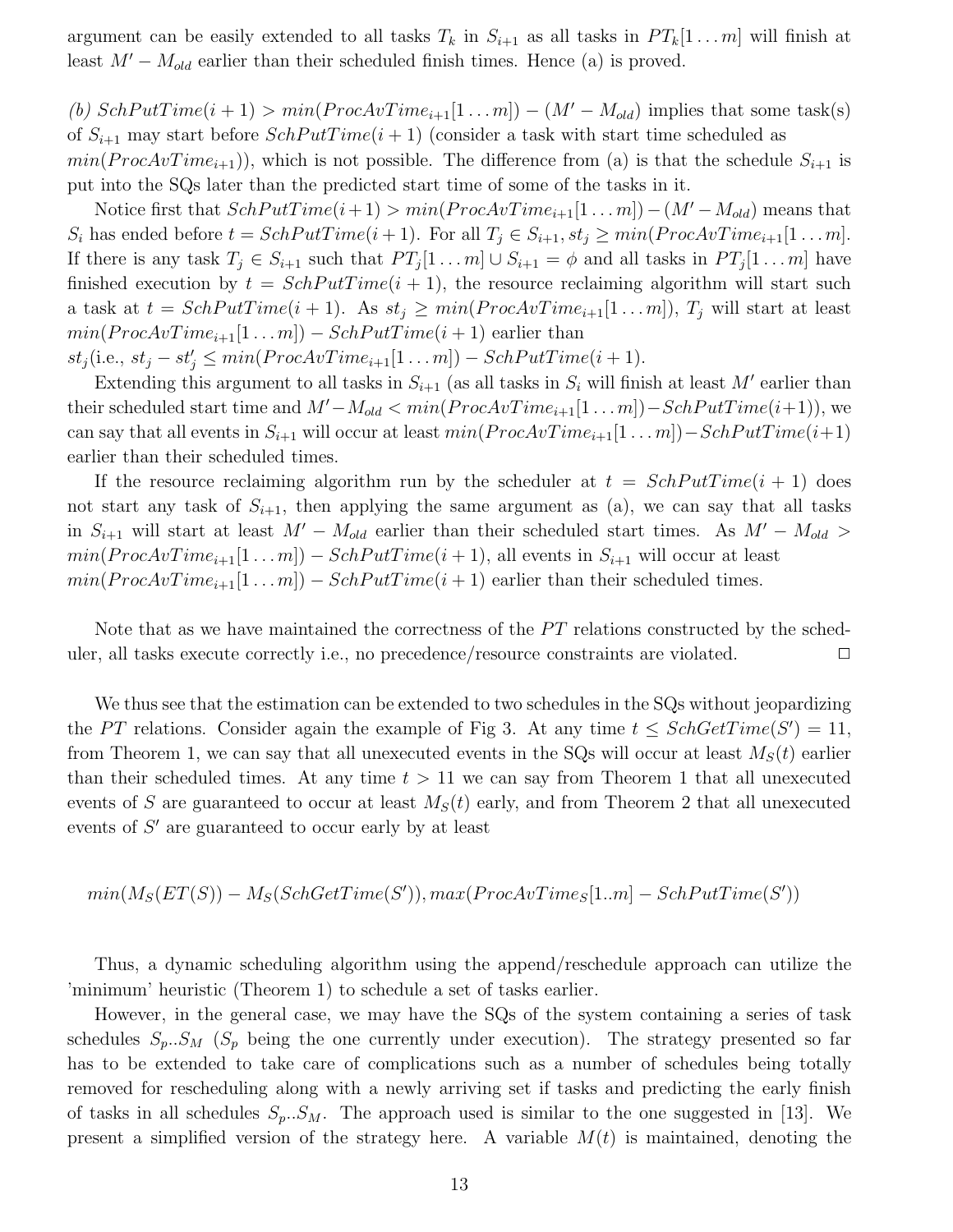minimum early start/finish time of unexecuted tasks of the last schedule added to the SQs (here  $S_M$ ). At the *SchPutTime* of the next new task set  $(S_{M+1})$ ,  $M(t)$  has to be updated using an expression similar to equation (1). This is because a part of  $M(t)$  has already been taken into accounting the scheduling of  $S_{M+1}$ . For example, in Fig 3, the values of  $M(t)$  at different times are as follows:  $M(t = 0) = 0$ ;  $M(t = 11) = 2$ ;  $M(t = 19) = 7 - 2 = 5$ . Note that at  $t = 19$ , 5 reflects the minimum predicted execution of events of S'. Further, an array  $OldReclain\_dels[MAX]$  is maintained where  $OldReclain\_dels[j]$  is set to the value of  $M(SchoGetTime(j))$ . Then it can be proved that at any time t, we can predict that all unexecuted events in schedule  $S_j$  ( $p \leq j \leq M$ ) will occur at least  $\sum_{k=j+1}^{M} OldReclain\_dels[k] + M(t)$  earlier than they are scheduled to. Thus the scheduler can predict the early execution of events in *any* of the schedules  $S_p \nvert S_M$ .

How can an algorithm that uses resource reclaiming by filling holes in the schedule (i.e., algorithms of type 1) utilize this strategy ? Such algorithms can benefit from Theorem 1 by being able to schedule the new tasks into holes which need not necessarily be visible in the schedule. It could schedule new tasks to start at a later time in the schedule by using the estimation. For example, in Fig 2c, if a task arrived  $T_8$  at  $t = 250$ , the scheduler could schedule it on  $p_2$  at  $t = 250$  or  $t = 425$ (when  $T_7$  would have finished, according to the estimation), or on  $p_1$  at  $t = 325$  (when  $T_2$  would have finished or  $t = 450$  (when  $T_6$  would have finished) or later, depending on the task characteristics and in such a way as to not violate the guarantees of already scheduled tasks.

## **4.1 Added Complexity of Estimation**

At the end of a task  $T_i$ 's execution on processor  $p_i$ , it updates  $M_{\text{a}}\text{arr}[i]$  (this takes  $O(1)$ ), then sets  $M(t)$  to the minimum among  $M_{\text{I}} \text{arr}[1] \text{...} M_{\text{I}} \text{arr}[m]$  (this takes  $O(m)$  time). Thus the added complexity of the Estimation approach is  $O(m)$  per task finish. As Early Start and RV both run in time  $O(m^2)$  per task finish, adding Estimation to them does not increase their complexity. Maintaining  $OldRelcaimdels[k]$  takes time  $O(1)$  per scheduler invocation - this does not add any extra complexity as long as at least one task is scheduled (or rescheduled) per scheduler invocation. The Estimation approach thus does not increase the complexity of the resource reclaiming algorithms.

## **5 Simulation Studies**

To evaluate the effectiveness of the proposed reclaiming estimation on the schedulability of a system already using resource reclaiming, we conducted extensive simulation studies. In these simulation studies, we study the effect of the estimation, when used with a resource reclaiming algorithm (either Early Start or RV), on the schedulability of a dynamic multiprocessor system. In other words, we compared the schedulability of the system when it used just the resource reclaiming algorithm with its schedulability when it used the estimation strategy in addition to the resource reclaiming algorithm. We decided to use the RV algorithm as the Early Start algorithm is a special case of it (as explained in section 2.2.3). As such, the relative trends seen in our simulation results between the RV algorithm with estimation and without estimation, can be expected to be similar to the trends between Early Start algorithm with and without estimation. The dynamic scheduling algorithm was the *Spring scheduling algorithm* [13, 14], which is a rescheduling algorithm, with an integrated heuristic that takes deadline and resource and precedence constraints of a task into account. The simulation parameters used in these studies are shown in Table 2. The values indicated for the parameters in the table are used in all the following graphs unless otherwise stated.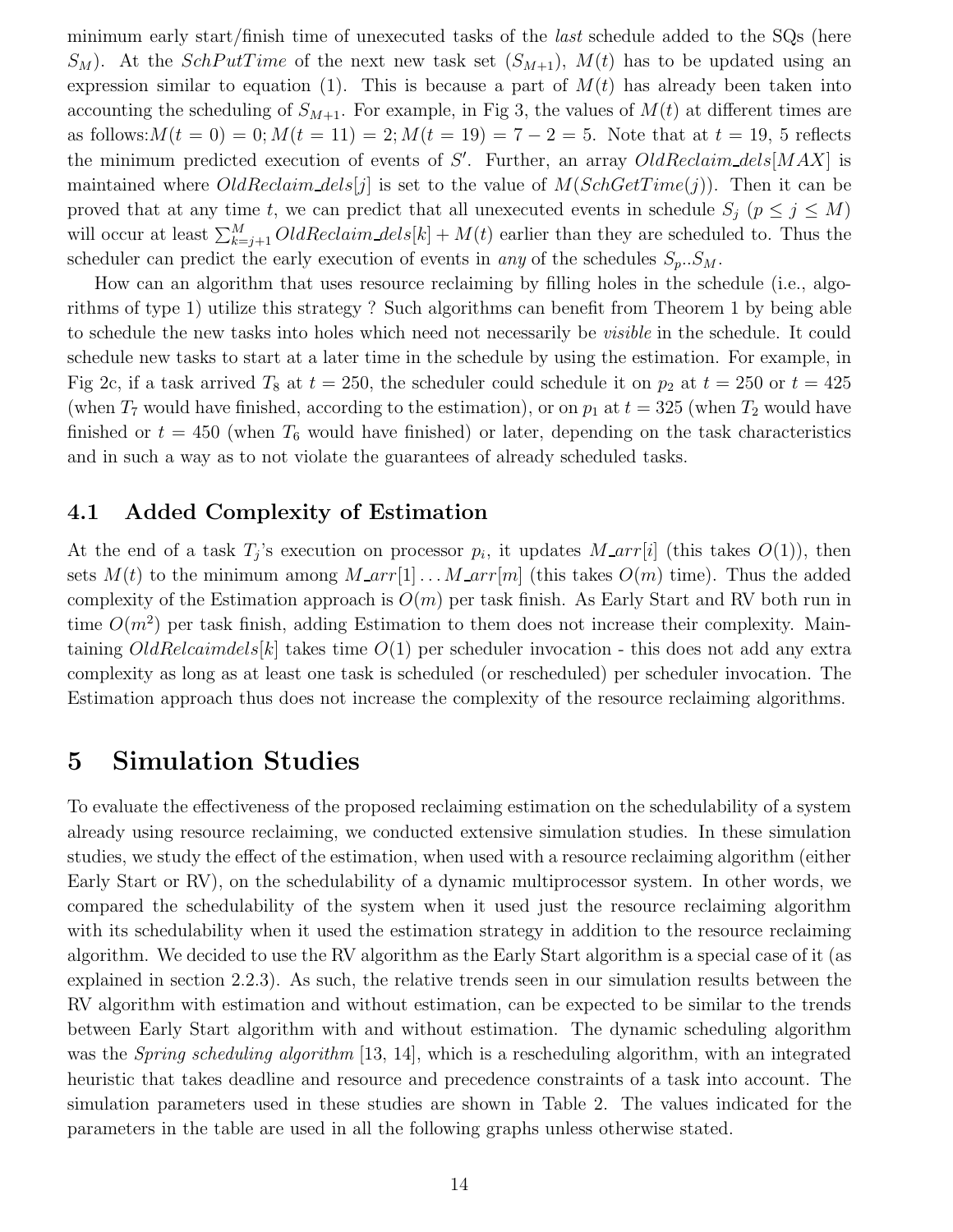In order to ensure a wide applicability of the experimental results, in our simulation studies, we varied the task and system parameters to a wide range values instead of choosing them based on particular applications and/or architecture(s). Our experiments might have been more meaningful if application-dependent parameters (e.g., task deadline) were not linked to system-dependent parameters (e.g., task computation time). However, such a study would also have the drawback of having limited scope i.e., applicability only to a specific class of applications implemented on a given system architecture.

The tasks were generated using the above parameters as follows.

- The worst case computation time  $(c_i)$  of a task  $(T_i)$  is chosen uniformly between  $MinComp$ Time and  $MaxCompTime$ . The cost due to reclaiming =  $(RecCost \times NumProcess)$  is added to  $c_i$ . The cost of estimation, when used, is added as  $(RDelCost \times NumProcess)$  to this.
- The actual execution time  $(\bar{c}_i)$  of a task at run-time is determined using a multiplicative factor aw-ratio (actual to worst case computation ratio) on c*i*. aw-ratio is chosen uniformly between min-aw-ratio and max-aw-ratio.
- The deadlines of the tasks are chosen using a *laxity* chosen uniformly between  $min\text{-}larity$  and  $max\text{-}larity$ . The deadline of  $T_i$  is chosen as  $(larity \times Maxtask \times \frac{MaxCompTime + MinCompTime}{2} + a_i)$
- The resource requirements of  $T_i$  are determined by  $UseP$  and *ShareP*.
- The precedence constraints among the tasks arriving at the scheduler at a time are chosen based on a parameter  $P$  which is  $=$   $\frac{\text{number of precedence links in the task graph}}{\text{number of tasks in the precedence graph}}$ .
- An average of 10 tasks arrive at the scheduler. The average inter-arrival time of these task sets is TaskFreq with Poisson distribution with  $\lambda = 1/TaskFreq$ .
- $NumProcess$  is the number of processors. K, the window lookahead in the Spring scheduling algorithm is chosen to be 4.

The performance metric used is the *quarantee ratio* which defined as the ratio of number of tasks found schedulable by an algorithm to the number of tasks considered for scheduling. The simulation considers dynamic task arrival only. Pre-run tasks are not considered. As a result, the guarantee ratio refers to the acceptance ratio for dynamically arriving tasks. Each point in the performance curves (fig 4) is the average of several simulation runs each with 1000 tasks with a 95% confidence level. In Figs 4, 'RV-EST' and 'RV-NO-EST' stand for RV resource reclaiming with estimation and without estimation, respectively.

In all the curves, in general, RV-EST gives a higher schedulability than RV-NO-EST. This is because the former is able to predict or estimate the reclaimed time much earlier and is thus able to aid the scheduler in accepting more tasks.

Fig 4a shows the effect of varying NumProcs in the system from 2 to 10. As the number of processors rises, both approaches show an increasing guarantee ratio, which saturates and then begins to decline slowly. The rise is a result of more resources (processors) being available for scheduling. The saturation is the point where the laxity restricts the schedulability of the tasks and no increase in the number of processors has any effect on the schedulability. The slow decline is due to the reclaiming cost increasing with the number of processors and an added estimation cost in the case of the estimation algorithm. For the system parameters chosen, as NumProcs rises, the gap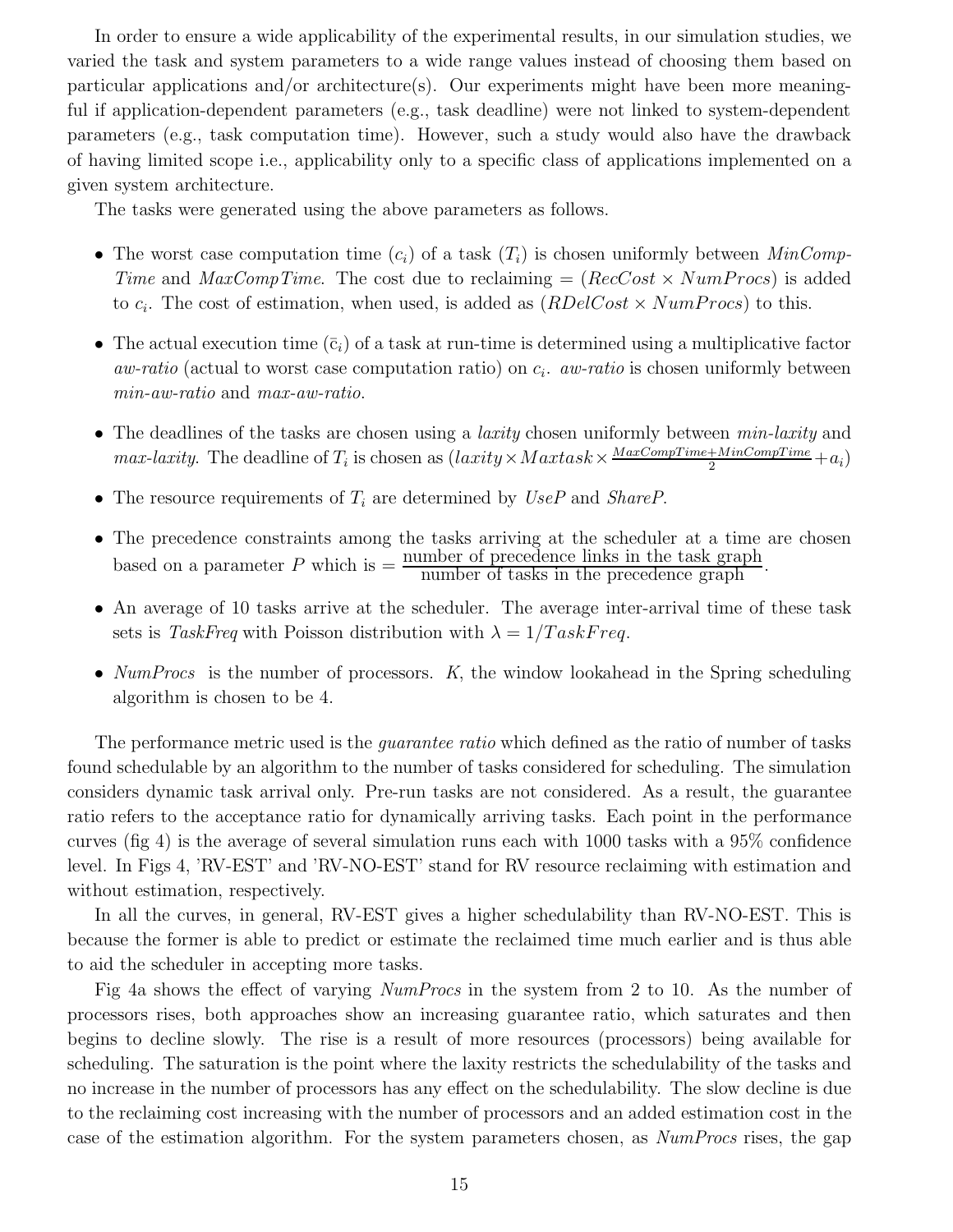| Parameter                | Explanation                                                 | Values used |
|--------------------------|-------------------------------------------------------------|-------------|
| wcc_max                  | Task's maximum worst case computation time                  | 50          |
| wcc_min                  | Task's minimum worst case computation time                  | 30          |
| task graph density $(P)$ | (number of links in task $graph)/(number$ of tasks)         | 0.85        |
|                          | a value of 0.0 indicates independent tasks.                 |             |
| UseP                     | Probability of a task using a given resource                | 0.5         |
| ShareP                   | Probability of a task using a given resource in SHARED mode | 0.5         |
| RecCost                  | Cost of RV algorithm per processor                          | 1.0         |
| RDelCost                 | Cost of estimation per processor                            | 1.0         |
| max_laxity               | Maximum laxity                                              | 1.5         |
| min_laxity               | Minimum laxity                                              | 1.3         |
| max aw ratio             | Maximum actual to worst case computation ratio              | 0.65        |
| min aw ratio             | Minimum actual to worst case computation ratio              | 0.60        |
| <b>NumProcs</b>          | Number of processors                                        | 6           |
| TaskFreq                 | Average period of a task arrival at scheduler               | 225         |

Table 2: Simulation Parameters

between RV-NO-EST and RV-EST narrows and above some value of  $NumProcess$ , RV-EST performs worse than RV-NO-EST as the cost of estimation becomes high. However, note that this occurs in a region where the performance of the reclaiming algorithm (RV-NO-EST) itself is declining. In an actual real-time system running in such a region, the option of reclaiming itself is not likely to be used because of the high cost.

Fig 4b shows the effect of varying the average TaskFreq from 75 to 475. At high task arrival rates  $(TaskFreq = 0 \text{ to } 100)$ , RV-EST performs as bad as RV-NO-EST as the tasks arrive too quickly for the reclaimed time to be useful. As TaskFreq rises, RV-EST starts performing better than RV-NO-EST. But at low arrival rates ( $TaskFreq \geq 350$ ), the low load allows the scheduler to schedule almost all the arriving tasks and the reclaimed time does not add anything to the schedulability, thus resulting in RV-NO-EST coming up to perform as well as RV-EST.

Fig 4c shows the effect of varying the average wcc-min in the system from 5 to 30. wcc-max is always chosen to be 50. Both algorithms show a declining guarantee ratio as the  $wcc$ -min goes up with RV-NO-EST performing progressively worse than RV-EST. This is because the laxity of tasks becomes tighter as wcc min increases. Fig 4d shows the effect of varying the average min aw ratio in the system from 0.3 to 0.9.  $max-aw-ratio$  is always chosen to be 0.05 more than  $min\_aw-ratio$ . Both algorithms show a declining guarantee ratio as the *aw\_ratio* goes up. This is obviously because the reclaimable time decreases as  $aw\_ratio$  increases increasing run-time load.

Fig 4e shows the effect of varying the average laxity from 0.5 to 1.9. The *min-laxity* and *max* laxity values varied keeping  $max$  laxity =  $min$  laxity + 0.2. The laxity values shown on the graph is the average of *min-laxity* and *max-laxity* at that point. At low values of laxity, RV-NO-EST performs as well as RV-EST because the low deadline (tight laxity) of tasks causes the scheduler to reject most of the tasks. There is no effect of the reclaimed time on the schedulability. However, as laxity rises, RV-EST starts performing better than RV-NO-EST. Both algorithms show an increasing guarantee ratio as laxity rises, which then saturates. The rise is a result of increasing task deadlines. The saturation is the point where the resource constraints restrict the schedulability of the tasks.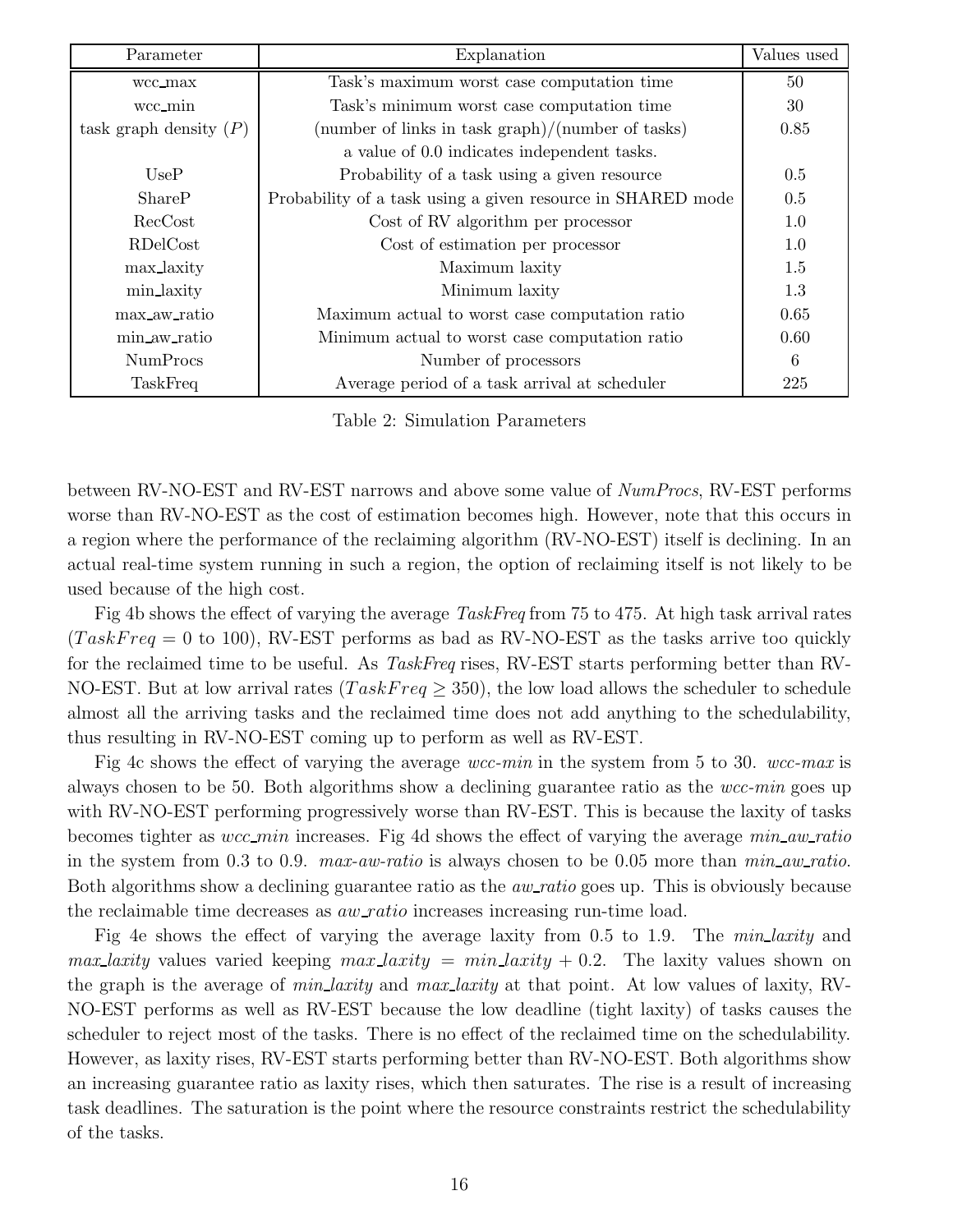Fig 4f shows the effect of varying UseP from 0.0 to 1.0. The value of ShareP is fixed. Both RV-EST and RV-NO-EST show a declining guarantee ratio with  $UseP$ 's rise because of the increasing resource constraints. Fig 4g shows the effect of increasing the precedence constraints on the tasks. A value of 0 stands for tasks without precedence constraints. A higher value of Graph density indicates more precedence relations among the tasks. For this experiment, TaskFreq is set to 125. Throughout this experiment, the same task load is maintained on the system. Only the precedence constraints among arriving tasks are increased. As the graph density increases, the performance of both RV-EST and RV-NO-EST fall but RV-EST stays above RV-NO-EST. This shows that all the above results (graphs a-f) will hold at whatever the extent of precedence constraints among the tasks.

# **6 Conclusions**

Many real-time multiprocessor systems use resource reclaiming algorithms to utilize resources left unused by a task when it finishes early or when it is deleted from a fault-tolerant schedule due to fault-free operation. The Basic, Early Start, and RV algorithms are the best known algorithms to the resource reclaiming problem. However, there is a lack of efficient approaches to report this reclaimed time to the scheduler well in advance so that the scheduler can use this (reclaimed) time for efficient scheduling of newly arriving tasks. In this paper, we have proposed an estimation strategy which can be used along with a particular class of resource reclaiming algorithms (like Early Start and RV algorithms) by which the scheduler can estimate the minimum time by which any scheduled but unexecuted task will start or finish early, based solely on the start and finish times of tasks that have started or finished execution. We then proposed an approach by which dynamic scheduling strategies, which append or reschedule new tasks into the schedules, can use this estimation strategy to achieve better schedulability. We have also shown that the proposed estimation and scheduling lead to schedule (and hence task) executions that are correct i.e., never result in run-time anomalies. Our simulation studies reveal that the proposed strategies significantly improve the schedulability of the system for a wide range of task and system parameters.

# **References**

- [1] Kang G. Shin and P.Ramanathan, "Real-time computing: A new discipline of computer science and engineering," Proc. IEEE, vol.82, no.1, pp.6-24, Jan 1994.
- [2] W.Zhao, K.Ramamritham, and J.A.Stankovic, "Scheduling tasks with resource requirements in hard real-time systems," IEEE Trans. Software Eng., vol.13, no.5, pp.564-577, May 1987.
- [3] Kwang S. Hong and J.Y-T. Leung, "On-line scheduling of real-time tasks," IEEE Trans. Comput., vol.41, no.10, pp.1326-1331, Oct 1992.
- [4] M.L.Dertouzos and A.K.Mok, "Multiprocessor on-line scheduling of hard real-time tasks," IEEE Trans. Software Eng., vol.15, no.12, pp.1497-1506, Dec 1989.
- [5] B.Sprunt, L.Sha, and J.P.Lehoczky, "Aperiodic task scheduling for hard real-time systems," J. Real-Time Systems, vol.1, pp.27-60, 1989.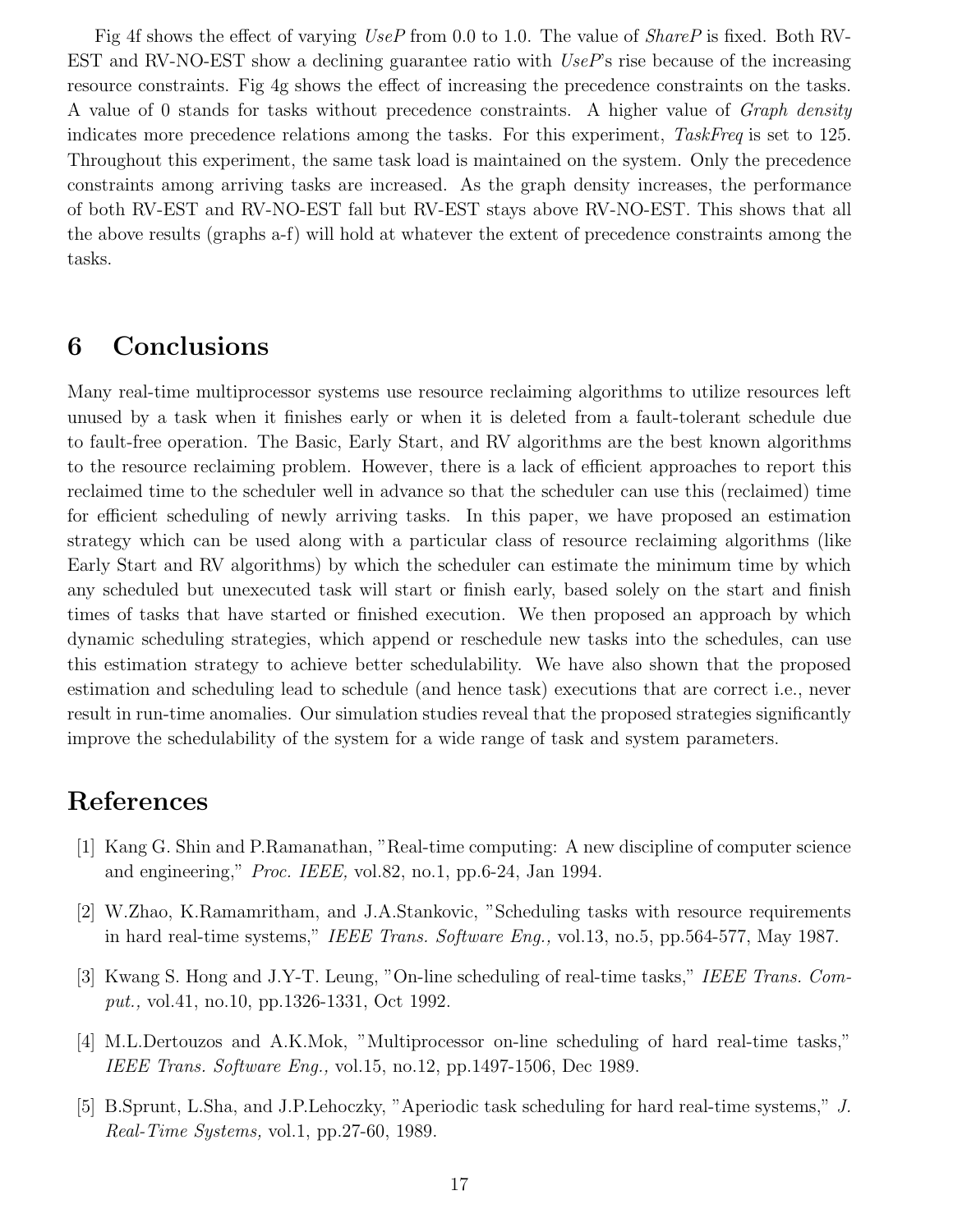

Figure 4: Simulation Results